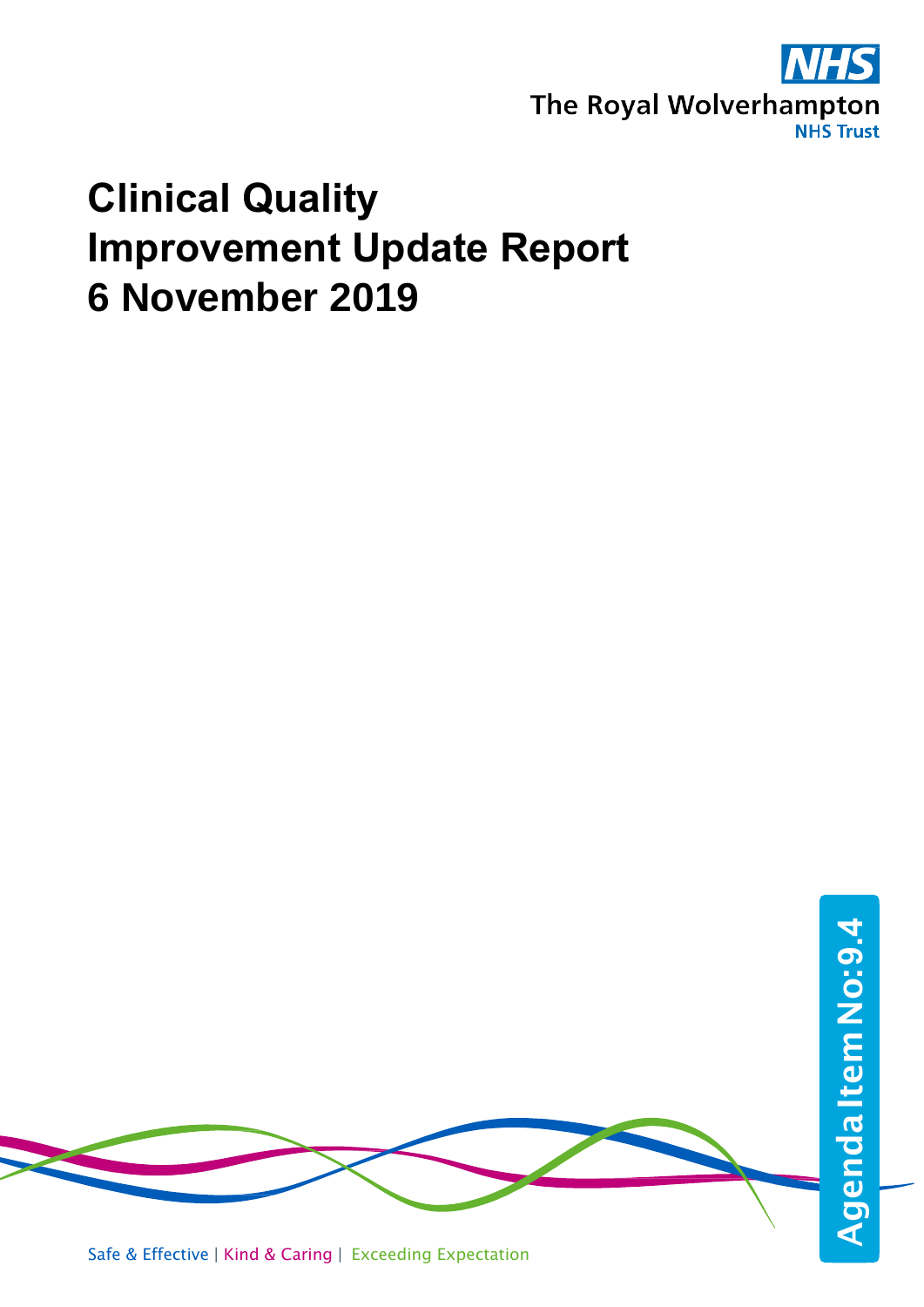**NHS** The Royal Wolverhampton

|                                                      | <b>Trust Board Report</b>                                                                                                                                                                                                                                                                                                                                                                                                                                    |  |  |  |  |
|------------------------------------------------------|--------------------------------------------------------------------------------------------------------------------------------------------------------------------------------------------------------------------------------------------------------------------------------------------------------------------------------------------------------------------------------------------------------------------------------------------------------------|--|--|--|--|
| <b>Meeting Date:</b>                                 | 6 <sup>th</sup> November 2019                                                                                                                                                                                                                                                                                                                                                                                                                                |  |  |  |  |
| Title:                                               | Continuous Quality Improvement (CQI) Quarter 2 Update Report                                                                                                                                                                                                                                                                                                                                                                                                 |  |  |  |  |
| <b>Purpose of the</b><br>Report:                     | This report provides an update on the progress of the CQI programme in<br>Quarter 2.                                                                                                                                                                                                                                                                                                                                                                         |  |  |  |  |
| <b>Executive Summary</b>                             | The report includes the development of the priorities for the team, the<br>progress in each of the three priority areas (competency and capability,<br>patient safety and patient flow) as well as other work undertaken by the CQI<br>team.                                                                                                                                                                                                                 |  |  |  |  |
| <b>Action Requested:</b>                             | The Board are asked to receive and note the report                                                                                                                                                                                                                                                                                                                                                                                                           |  |  |  |  |
| For the attention of<br>the Board                    | The Board are asked to receive and note the report                                                                                                                                                                                                                                                                                                                                                                                                           |  |  |  |  |
| <b>Assure</b>                                        | The CQI team undertook the QSIR assessment process in the second<br>$\bullet$<br>week of October and all have graduated to the QSIR Academy allowing<br>us to teach our colleagues.                                                                                                                                                                                                                                                                          |  |  |  |  |
| <b>Advise</b>                                        | The CQI work programme is being developed alongside the Divisions.<br>$\bullet$<br>Major projects supporting mortality and patient flow are already<br>underway.<br>Winter pressures will restrict access for nursing staff in particular to the<br>$\bullet$<br>first cohorts of Practitioner training which limits the scope for multi-<br>disciplinary team attendance, a central aim of the course.                                                      |  |  |  |  |
| <b>Alert</b>                                         | A significant programme of CQI training is being developed that will cover<br>$\bullet$<br>all levels and areas of the Trust. This will require operational support to<br>ensure attendance.<br>Risks for the team include the reduction in capacity for the team to do<br>$\bullet$<br>project work with the loss of the nursing secondment post in December<br>and with the increase time commitment to training (approximately 20% of<br>total capacity). |  |  |  |  |
| <b>Author + Contact</b><br><b>Details:</b>           | Tim Shayes - Deputy Director Strategic planning and Performance<br>Tel 01902 694366<br>Email timothy.shayes@nhs.net<br>Lee Dowson – Associate Medical Director for Quality Improvement<br>Tel 01902 695243 Email leedowson@nhs.net                                                                                                                                                                                                                           |  |  |  |  |
| <b>Links to Trust</b><br><b>Strategic Objectives</b> | 1. Create a culture of compassion, safety and quality<br>2. Proactively seek opportunities to develop our services<br>3. To have an effective and well integrated local health and care system that<br>operates efficiently<br>4. Attract, retain and develop our staff, and improve employee engagement<br>5. Maintain financial health – Appropriate investment to patient services<br>6. Be in the top 25% of all key performance indicators              |  |  |  |  |
| <b>Resource</b><br>Implications:                     | None                                                                                                                                                                                                                                                                                                                                                                                                                                                         |  |  |  |  |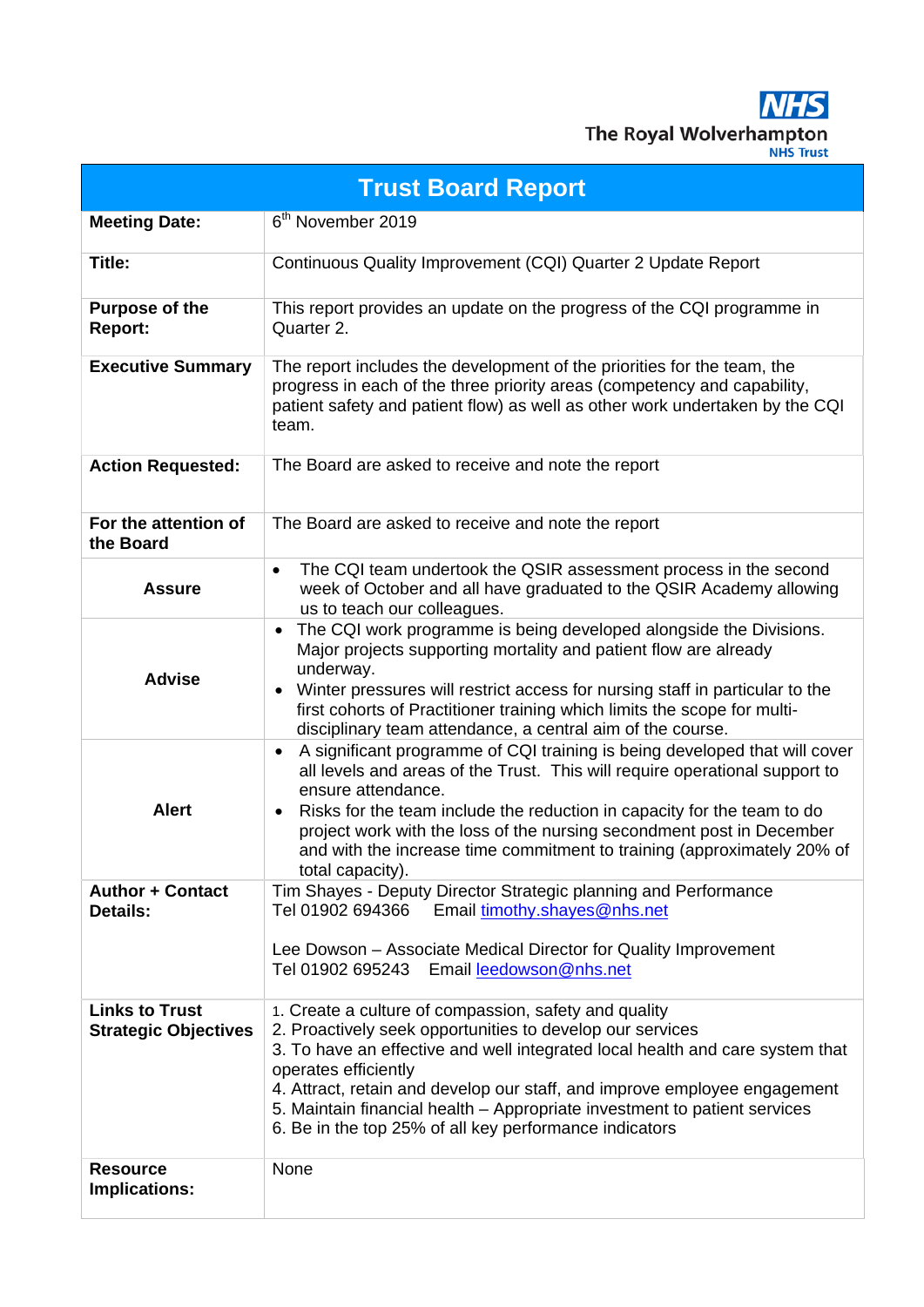| <b>Report Data</b><br><b>Caveats</b>           | <b>None</b>                                                                                                                                                                                                                                                                                                                                                                                                                                                                                                                                                                                                                                                                                              |  |  |  |
|------------------------------------------------|----------------------------------------------------------------------------------------------------------------------------------------------------------------------------------------------------------------------------------------------------------------------------------------------------------------------------------------------------------------------------------------------------------------------------------------------------------------------------------------------------------------------------------------------------------------------------------------------------------------------------------------------------------------------------------------------------------|--|--|--|
| <b>CQC Domains</b>                             | <b>Safe:</b> patients, staff and the public are protected from abuse and avoidable harm.<br>Effective: care, treatment and support achieves good outcomes, helping people maintain<br>quality of life and is based on the best available evidence.<br><b>Caring:</b> staff involve and treat everyone with compassion, kindness, dignity and respect.<br><b>Responsive:</b> services are organised so that they meet people's needs.<br><b>Well-led:</b> the leadership, management and governance of the organisation make sure it's<br>providing high-quality care that's based around individual needs, that it encourages learning<br>and innovation, and that it promotes an open and fair culture. |  |  |  |
| <b>Equality and</b><br><b>Diversity Impact</b> | <b>None</b>                                                                                                                                                                                                                                                                                                                                                                                                                                                                                                                                                                                                                                                                                              |  |  |  |
| <b>Risks: BAF/TRR</b>                          | <b>SR12</b> – Mortality rates – reputational risk.<br><b>SR13</b> - Cancer performance metrics place RWT in the bottom quartile<br>nationally.                                                                                                                                                                                                                                                                                                                                                                                                                                                                                                                                                           |  |  |  |
| <b>Risk: Appetite</b>                          |                                                                                                                                                                                                                                                                                                                                                                                                                                                                                                                                                                                                                                                                                                          |  |  |  |
| <b>Public or Private:</b>                      | Public                                                                                                                                                                                                                                                                                                                                                                                                                                                                                                                                                                                                                                                                                                   |  |  |  |
| <b>Other formal bodies</b><br>involved:        | <b>Trust Management Committee</b>                                                                                                                                                                                                                                                                                                                                                                                                                                                                                                                                                                                                                                                                        |  |  |  |
| <b>References</b>                              | None                                                                                                                                                                                                                                                                                                                                                                                                                                                                                                                                                                                                                                                                                                     |  |  |  |
| <b>NHS Constitution:</b>                       | In determining this matter, the Board should have regard to the Core<br>principles contained in the Constitution of:<br>Equality of treatment and access to services<br>High standards of excellence and professionalism<br>Service user preferences<br>$\bullet$<br>Cross community working<br>$\bullet$<br><b>Best Value</b><br>Accountability through local influence and scrutiny                                                                                                                                                                                                                                                                                                                    |  |  |  |

| <b>Report Details</b> |                                                                                                                                                                                                                                                                                                                                                                                                                                                                                                                                                                                                                                                                            |
|-----------------------|----------------------------------------------------------------------------------------------------------------------------------------------------------------------------------------------------------------------------------------------------------------------------------------------------------------------------------------------------------------------------------------------------------------------------------------------------------------------------------------------------------------------------------------------------------------------------------------------------------------------------------------------------------------------------|
| 1                     | <b>Introduction</b>                                                                                                                                                                                                                                                                                                                                                                                                                                                                                                                                                                                                                                                        |
|                       | The report includes the development of the priorities for the team, the progress in each<br>of the three priority areas (competency and capability, patient safety and patient flow) as<br>well as other work undertaken by the CQI team.                                                                                                                                                                                                                                                                                                                                                                                                                                  |
| $\overline{2}$        | <b>QSIR Training</b>                                                                                                                                                                                                                                                                                                                                                                                                                                                                                                                                                                                                                                                       |
|                       | The CQI team undertook the QSIR assessment process in the second week of October and<br>is pleased to report that all team members passed. This means the Trust is now a<br>recognised QSIR Teaching Academy. This allows us to deliver the QSIR course for our<br>colleagues at RWT and accredit those who participate. The first Fundamentals courses are<br>scheduled for the end of November linked with induction and the 5 day Practitioner cohorts<br>will begin in January (for non-patient facing staff).                                                                                                                                                         |
| 3                     | <b>CQI Priorities and work programme</b>                                                                                                                                                                                                                                                                                                                                                                                                                                                                                                                                                                                                                                   |
|                       | The highlights from the Patient Journey theme include the launch of the ward huddle tool<br>which has been established in several medical wards and continues to be rolled out. Early<br>data is suggesting areas for improvement including a significant number of delays due to<br>waiting for a specialist opinion. The Long Length of Stay (LLOS) ward reviews launch on<br>16/10/19 initially on 3 medical wards. Division 1 have declared a strong interest in joining this<br>initiative and are currently deciding on pilot areas. For elective patients, discussions are<br>underway regarding demand and capacity work in outpatients including cancer pathways. |
|                       | In the Patient Safety theme, the improvements in ED sepsis identification and delivery of<br>treatments has been sustained and a number of tests of change are planned to improve<br>things further. All appropriate directorates are now engaged across the other 4 key mortality<br>outliers – pneumonia, stroke, AKI and heart failure with QI projects at different stages of                                                                                                                                                                                                                                                                                          |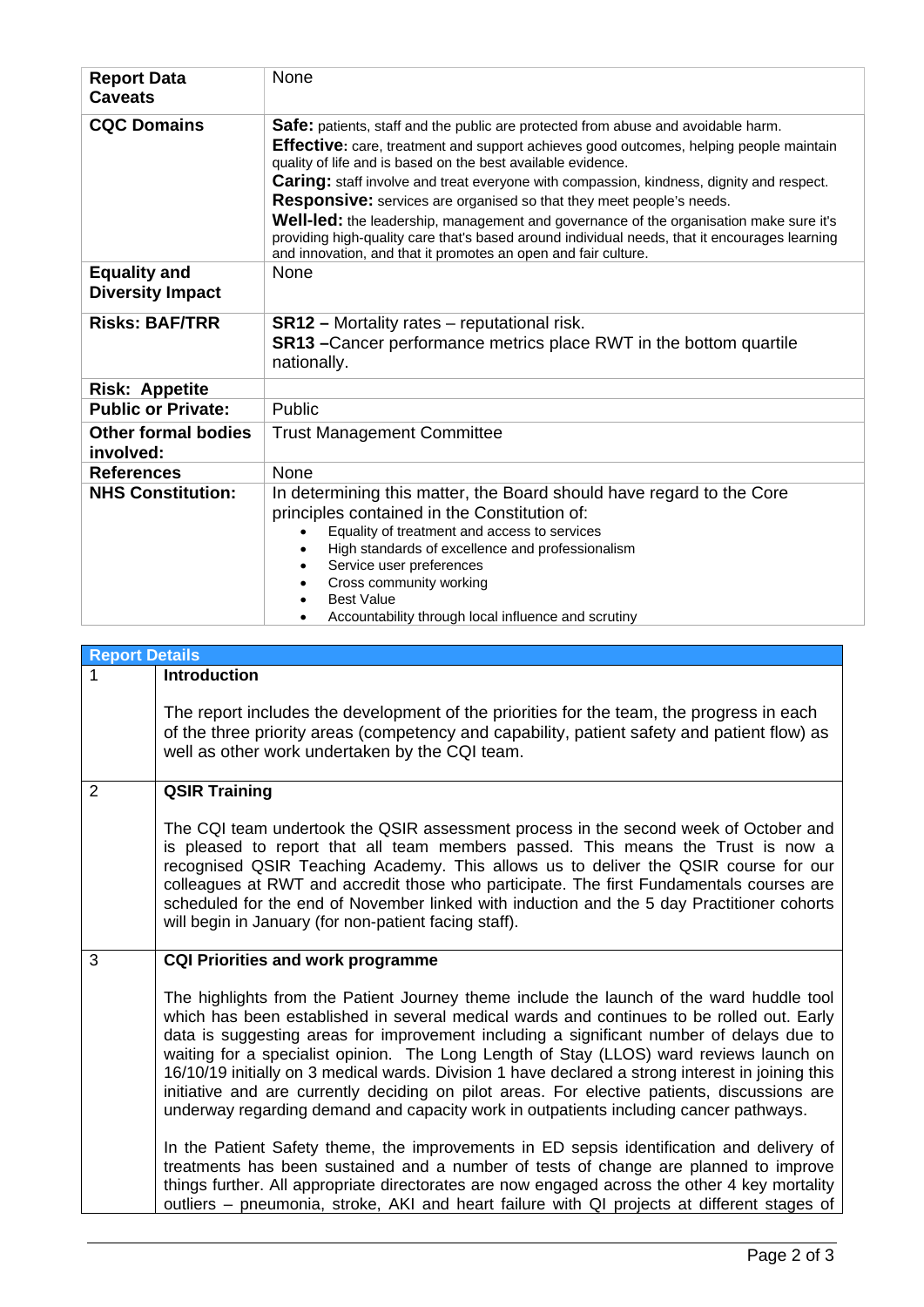|                   | development and delivery. Also related to mortality work, the CQI team is supporting the<br>work lead by Dr Viswanath on improving the quality of coding in the acute medical unit and<br>the influence of e-discharge completeness.<br>Nursing QI initiatives at Fairoak have made significant progress with promising falls data but<br>also very encouragingly the establishment of a local nursing QI framework which is<br>generating lots of improvement energy and ideas.<br>Links have been established with the Walsall QI team and we are currently exploring sharing<br>learning and resource.<br>Risks for the team include the reduction in capacity for the team to do project work with the<br>loss of the nursing secondment post in December and with the increase time commitment to<br>training (approximately 20% of total capacity). Winter pressures will restrict access for<br>nursing staff in particular to the first cohorts of Practitioner training which limits the scope for<br>multi-disciplinary team attendance, a central aim of the course. Finally, some differences |
|-------------------|-----------------------------------------------------------------------------------------------------------------------------------------------------------------------------------------------------------------------------------------------------------------------------------------------------------------------------------------------------------------------------------------------------------------------------------------------------------------------------------------------------------------------------------------------------------------------------------------------------------------------------------------------------------------------------------------------------------------------------------------------------------------------------------------------------------------------------------------------------------------------------------------------------------------------------------------------------------------------------------------------------------------------------------------------------------------------------------------------------------|
|                   | remain in the understanding of how the CQI team engages with other teams in the Trust. In<br>particular it is vital that improvement projects are owned by the operational teams with the<br>CQI team providing practical support and education.                                                                                                                                                                                                                                                                                                                                                                                                                                                                                                                                                                                                                                                                                                                                                                                                                                                          |
| <b>Appendices</b> |                                                                                                                                                                                                                                                                                                                                                                                                                                                                                                                                                                                                                                                                                                                                                                                                                                                                                                                                                                                                                                                                                                           |
| 4                 | Appendix 1 - Continuous Quality Improvement Update - Quarter Two update<br>Appendix 2 - Fairoak Falls Case Study                                                                                                                                                                                                                                                                                                                                                                                                                                                                                                                                                                                                                                                                                                                                                                                                                                                                                                                                                                                          |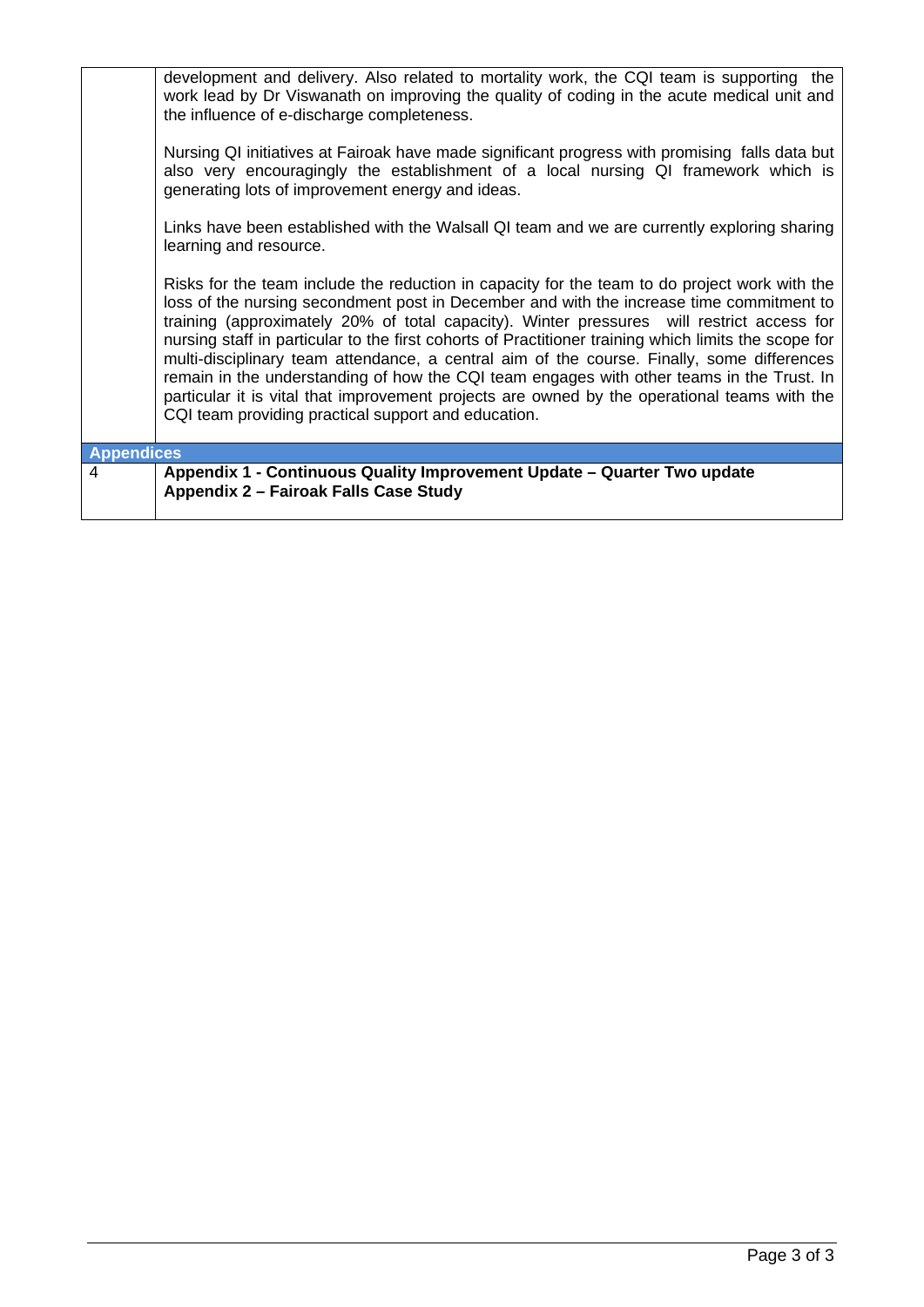



## **Continuous Quality Improvement Update**

#### **Continuous Quality Improvement Team**

Tim Shayes - Deputy Director of Strategic Planning and Performance Dr Lee Dowson - Associate Medical Director for Quality Improvement



Safe & Effective | Kind & Caring | Exceeding Expectation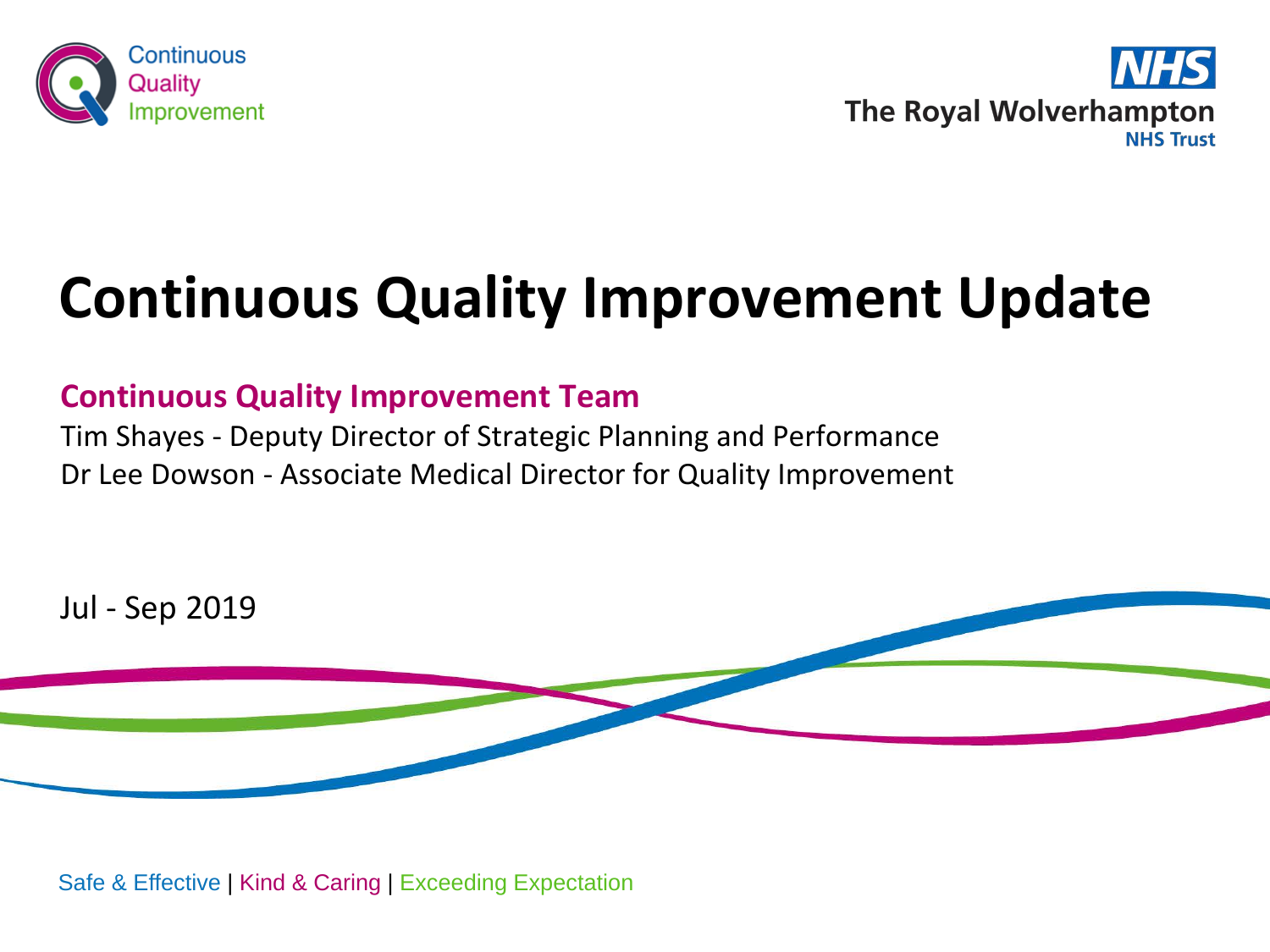



| <b>Section</b>                             | Page      |
|--------------------------------------------|-----------|
| <b>Executive Summary</b>                   |           |
| Programme Summary                          |           |
| <b>Building Capability Dashboard</b>       | 5         |
| <b>Building Capability Narrative</b>       | 6         |
| Patient Safety Dashboard                   | 7         |
| <b>Patient Safety Narrative</b>            | 8         |
| Patient Journey Dashboard                  | 9         |
| <b>Patient Journey Narrative</b>           | $10 - 11$ |
| Other work being supported by the CQI Team | $12 - 13$ |
| Priorities for Next Quarter                |           |
| Appendix                                   |           |

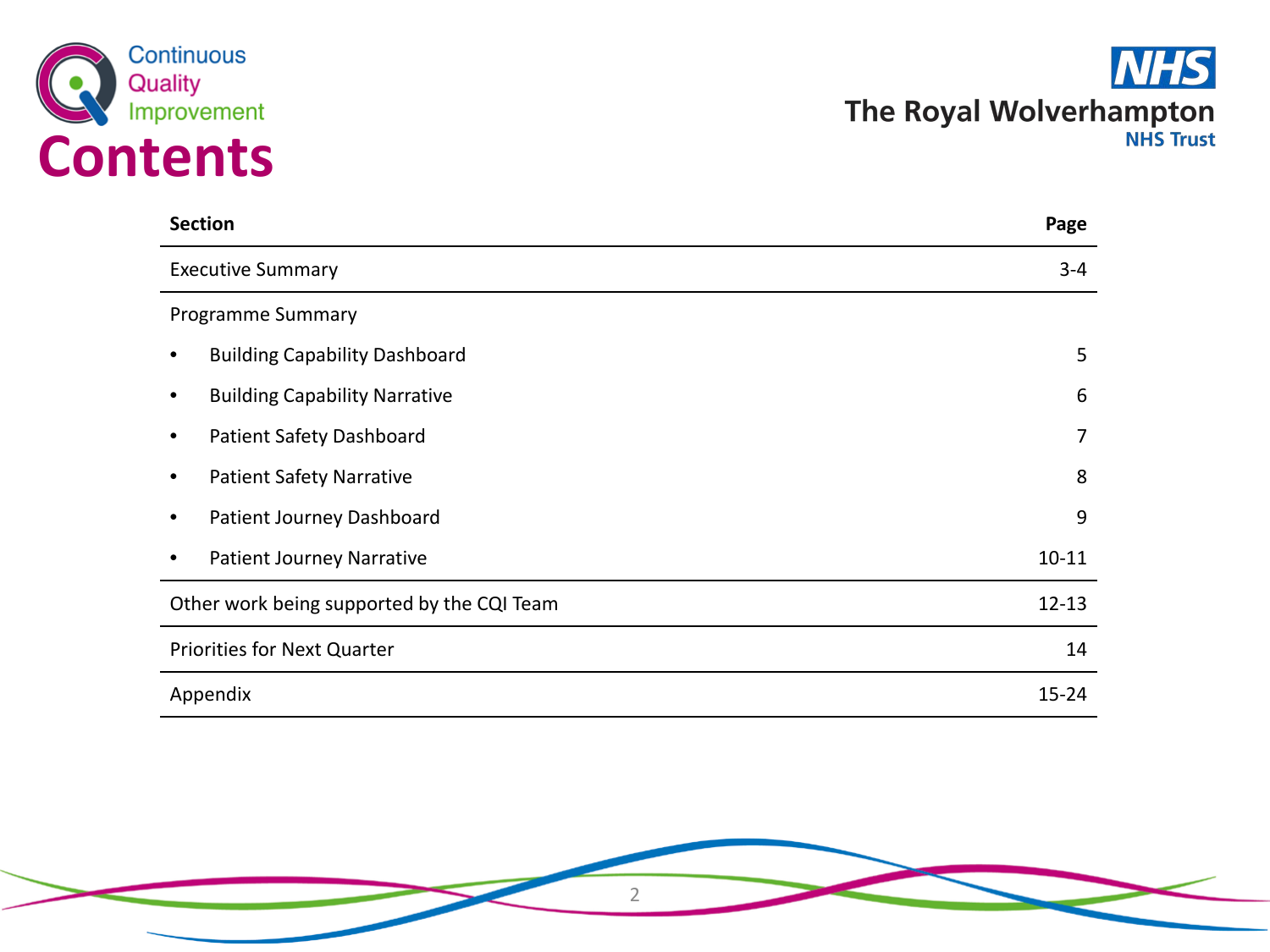

### **Executive Summary**

**The CQI team undertook the QSIR assessment process in the second week of October and is pleased to report that all team members passed. This means the Trust is now a recognised QSIR Teaching Academy. This will allow us to deliver the QSIR course for our colleagues at RWT and accredit those who participate. The first Fundamentals courses are scheduled for the end of November linked with induction and the 5 day Practitioner cohorts will begin in January (for non-patient facing staff).**

**The highlights from the Patient Journey theme include the launch of the ward huddle tool which has been established in several medical wards and continues to be rolled out. Early data is suggesting areas for improvement including a significant number of delays due to waiting for a specialist opinion. The Long Length of Stay (LLOS) ward reviews launch on 16/10/19 initially on 3 medical wards. Division 1 have declared a strong interest in joining this initiative and are currently deciding on pilot areas.**

**For elective patients, discussions are underway regarding demand and capacity work in outpatients including cancer pathways.**

**In the Patient Safety theme, the improvements in ED sepsis identification and delivery of treatments has been sustained and a number of tests of change are planned to improve things further. All appropriate directorates are now engaged across the other 4 key mortality outliers – pneumonia, stroke, AKI and heart failure with QI projects at different stages of development and delivery. Also related to mortality work, the CQI team is supporting the work lead by Dr Viswanath on improving the quality of coding in the acute medical unit and the influence of e-discharge completeness.** 

**Nursing QI initiatives at Fairoak have made significant progress with promising falls data but also very encouragingly the establishment of a local nursing QI framework which is generating lots of improvement energy and ideas.**

**Links have been established with the Walsall QI team and we are currently exploring sharing learning and resource.** 

**Risks for the team include the reduction in capacity for the team to do project work with the loss of the nursing secondment post in December and with the increase time commitment to training (approximately 20% of total capacity). Winter pressures will restrict access for nursing staff in particular to the first cohorts of Practitioner training which limits the scope for multi-disciplinary team attendance, a central aim of the course. Finally, some differences remain in the understanding of how the CQI team engages with other teams in the Trust. In particular it is vital that improvement projects are owned by the operational teams with the CQI team providing practical support and education.**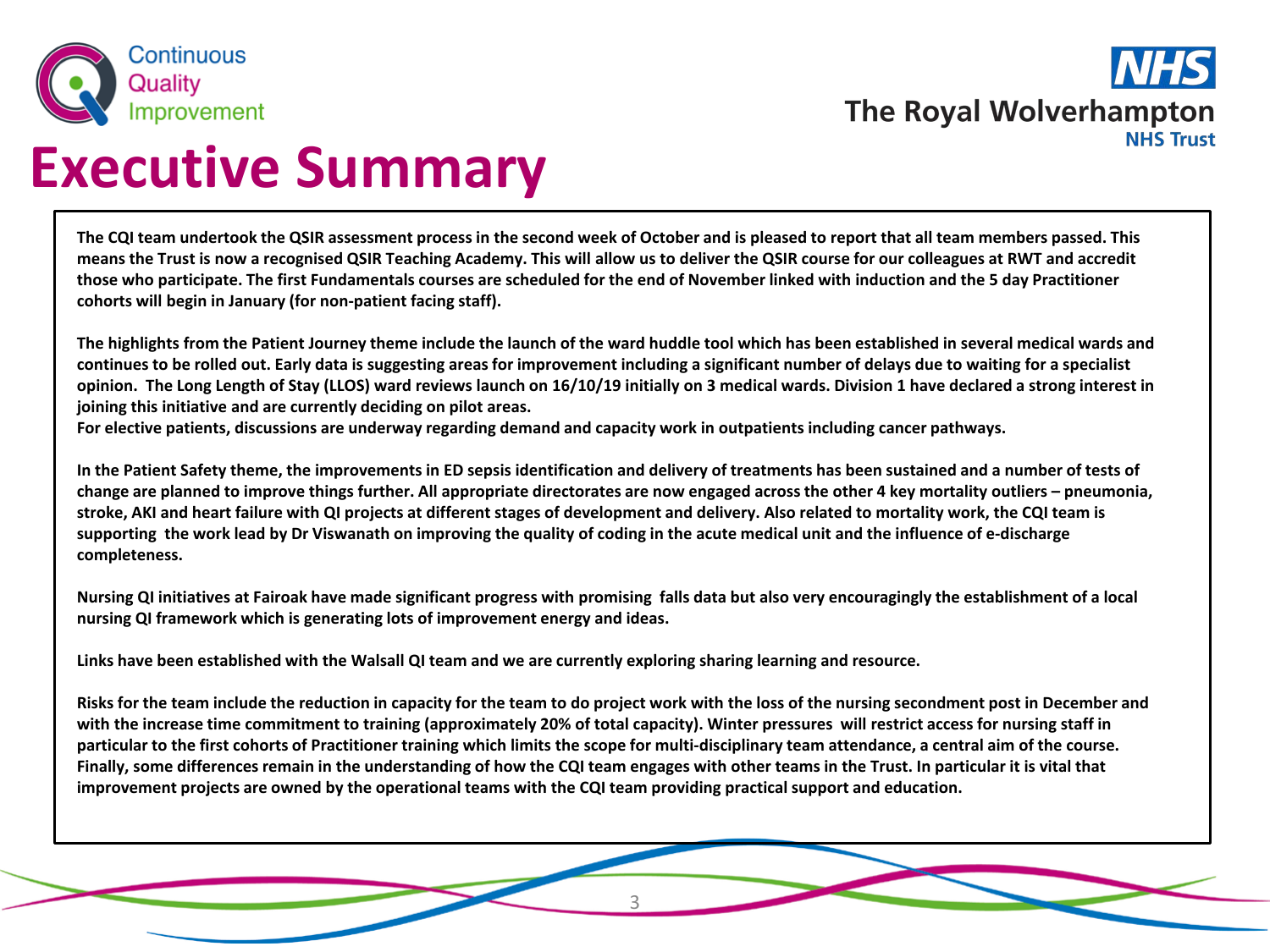

**NHS** The Royal Wolverhampton **NHS Trust** 

## **Executive Summary**

The below is an overview of the number active of interventions in the pipeline across each theme/division:

| Area         | <b>Patient</b><br>Safety | <b>Patient</b><br>Journey | <b>Building</b><br><b>Capability</b> | <b>Total</b> |
|--------------|--------------------------|---------------------------|--------------------------------------|--------------|
| Division 1   | $\overline{4}$           | 4                         |                                      | 8            |
| Division 2   | 13                       | 12                        | 1                                    | 26           |
| Division 3   | $\overline{2}$           | 3                         |                                      | 5            |
| Corporate    | 9                        | 3                         | 12                                   | 24           |
| <b>Total</b> | 28                       | 22                        | 13                                   | 63           |

| <b>Stage</b>   | Patient<br><b>Safety</b> | <b>Patient</b><br><b>Journey</b> | <b>Building</b><br><b>Capability</b> | <b>Total</b> |
|----------------|--------------------------|----------------------------------|--------------------------------------|--------------|
| Idea           | 4                        | 3                                |                                      | 9            |
| Planning       | 8                        | 8                                | $\overline{4}$                       | 20           |
| ln<br>Progress | 15                       | 6                                | 6                                    | 25           |
| Complete       | $\mathbf{1}$             | 5                                | 3                                    | 9            |
| <b>Total</b>   | 28                       | 22                               | 13                                   | 63           |

| <b>CQI</b><br><b>Support</b>   | <b>Patient</b><br><b>Safety</b> | <b>Patient</b><br>Journey | <b>Building</b><br><b>Capability</b> | <b>Total</b>   |
|--------------------------------|---------------------------------|---------------------------|--------------------------------------|----------------|
| Not yet<br>known               | $\overline{2}$                  |                           | $\mathbf{1}$                         | 3              |
| One off<br>support             |                                 | $\mathbf{1}$              | $\mathbf{1}$                         | $\overline{2}$ |
| Limited on<br>going<br>support | 12                              | 15                        | $\overline{2}$                       | 29             |
| <b>Full Support</b>            | 14                              | 6                         | 9                                    | 29             |
| <b>Total</b>                   | 28                              | 22                        | 13                                   | 63             |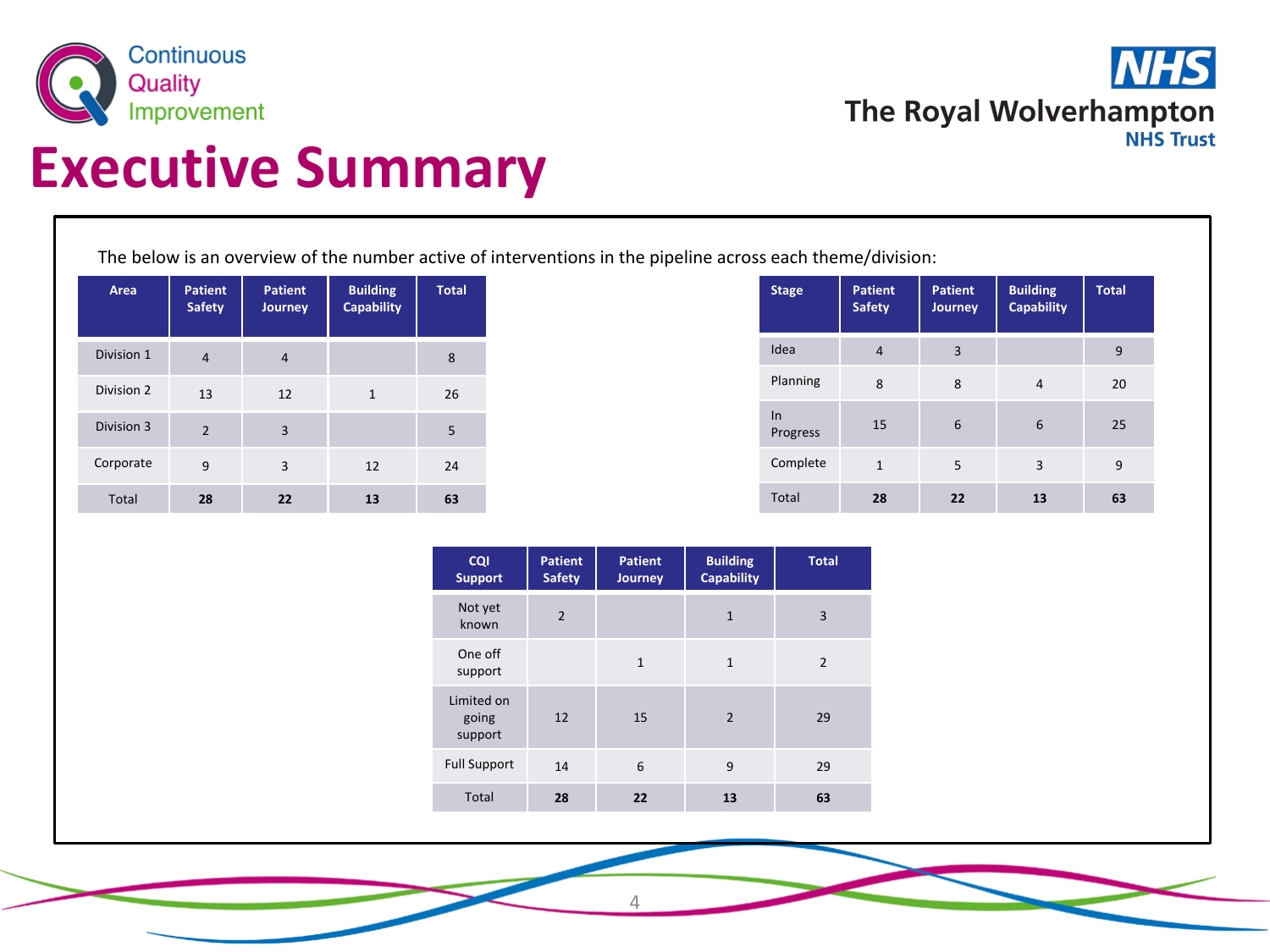



### **Building Capability Dashboard**



#### **Building Capability Pipeline:**

| <b>Progress</b> | Div <sub>1</sub> | Div <sub>2</sub> | Div <sub>3</sub> | Corp           | <b>Total</b>   |
|-----------------|------------------|------------------|------------------|----------------|----------------|
| Idea            |                  |                  |                  |                |                |
| Planning        |                  | $\mathbf{1}$     |                  | $\overline{3}$ | $\overline{4}$ |
| In Progress     |                  |                  |                  | 6              | 6              |
| Complete        |                  |                  |                  | $\overline{3}$ | 3              |
| Total           |                  |                  |                  | 12             | 13             |



| <b>Metric</b>                              | <b>Number</b> |
|--------------------------------------------|---------------|
| <b>Twitter followers</b>                   | 119           |
| <b>Blogs</b>                               | 3             |
| Introduction to OI                         | 35            |
| <b>QSIR Fundamentals Programme (1 day)</b> | 0             |
| <b>QSIR Practitioner, 5 day programme</b>  | 10            |
| Introduction to SPC                        | 36            |
| <b>Trust Talk Articles</b>                 |               |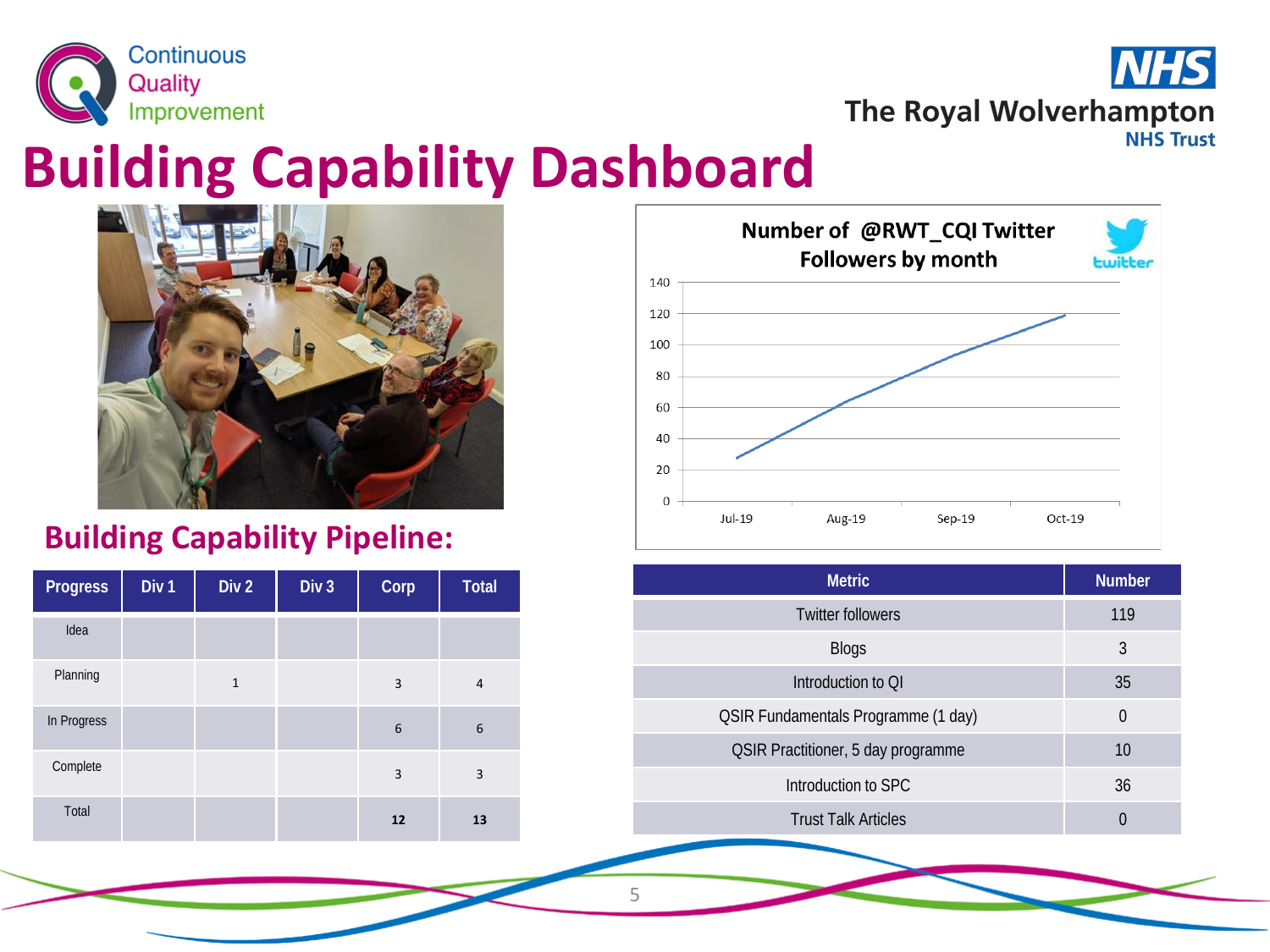



## **Building Capability Narrative**

'Building Capability' is one of the key priorities of the CQI team and the level of ambition is high. To help the organisation continually improve its services in a sustainable way, we intend to train over 1,000 of our colleagues over the course of the next year such that CQI is lived and breathed within the organisation and colleagues are equipped with the skills to deliver CQI. Training comes either in the form of a fundamentals or practitioner course (both detailed below).

The team undertook assessments to become qualified trainers in October, with accreditation to be awarded later in the month. Once the team are accredited, the following courses will be offered:

| Level                              | <b>Description</b>                                                                                                                                                                                                                                                 |
|------------------------------------|--------------------------------------------------------------------------------------------------------------------------------------------------------------------------------------------------------------------------------------------------------------------|
| <b>QSIR</b><br><b>Fundamentals</b> | This is a one day course, covering the fundamental aspects of the QSIR programme. Content for this programme will be<br>provided on graduation of staff members from 'QSIR college' (October 2019). This will be on the second day of Trust<br>induction for staff |
| <b>QSIR</b><br>Practitioner        | This is the 5 day QSIR Practitioner programme, which is currently being undertaken by CQI team members. Team<br>members will have the capability to deliver this programme, once graduated from 'QSIR college' (October 2019).                                     |

Courses commence in November, and training dates are available on the CQI webpage via: [http://intranet.xrwh.nhs.uk/departments/continuous\\_quality\\_improvement.aspx](http://intranet.xrwh.nhs.uk/departments/continuous_quality_improvement.aspx)

Aside from running education sessions, there are also other key aspects to 'building capability'. The team are have developed a strategy for this area, and key components include the following;

- SPC Training A training package on SPC has been written and delivered to 36 staff.
- Junior Doctors Training First sessions with this year's junior doctors have taken place, with more scheduled throughout the year.
- Twitter account active from 2<sup>nd</sup> July, the account now has 119 followers. The account will be used to advertise courses and celebrate achievements by teams.
- CQI blogs The team has had another blog published on the ECIST platform during the period under review. ([https://ecist.home.blog/2019/08/07/start-with-the-end-in-mind/\)](https://ecist.home.blog/2019/08/07/start-with-the-end-in-mind/)
- CQI Mailbox active: **[rwh-tr.cqi@nhs.net](mailto:rwh-tr.cqi@nhs.net)** Eq. Mallook detive: **EVILL STAG COMPTED TRAFFILM**<br>This has been promoted through TrustTalk and with all internal meetings with staff
- CQISight A database has been developed to store our projects so they are more easily reportable.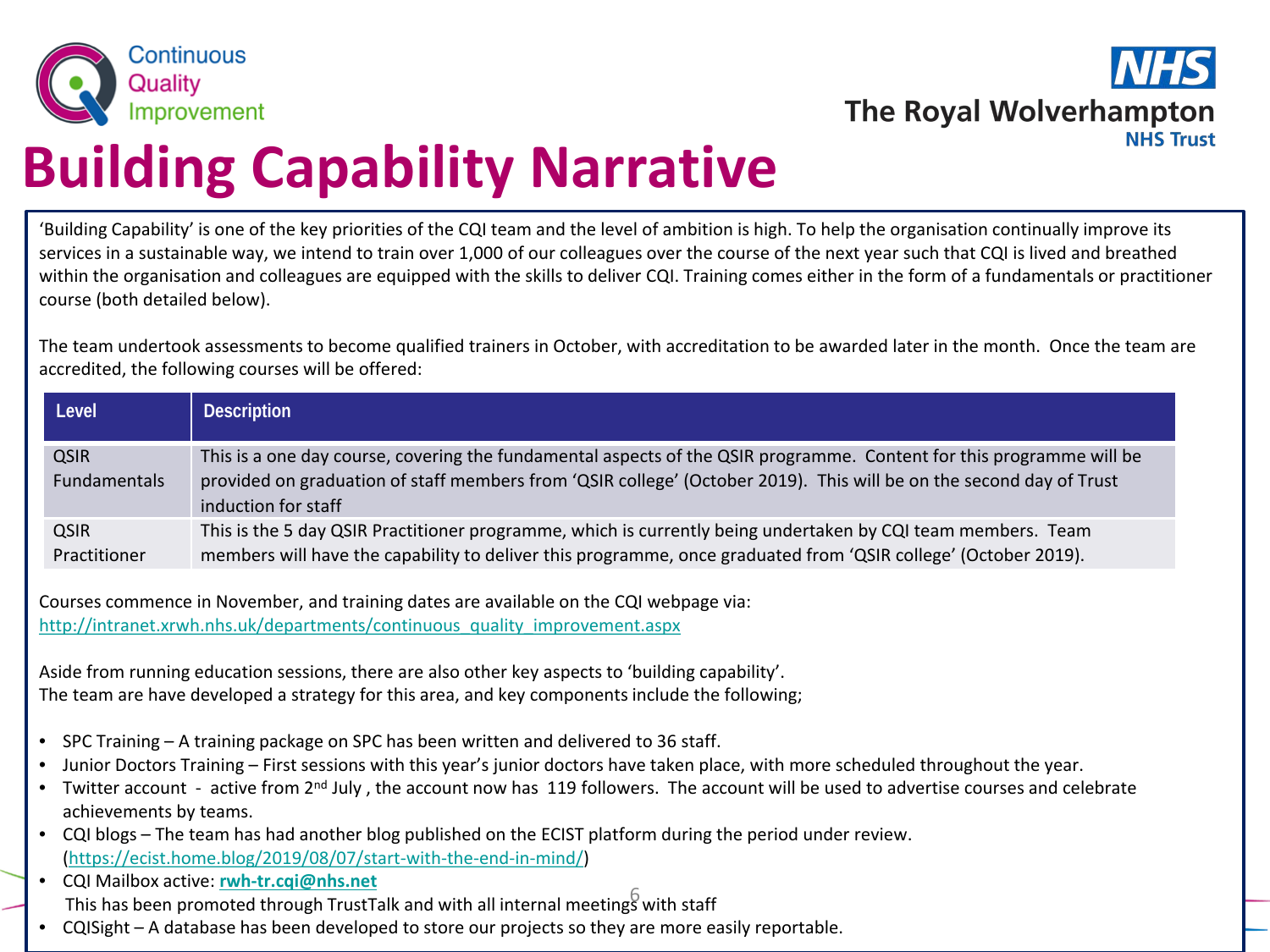



### **Patient Safety –**

#### **Patient Safety Pipeline:**

| <b>Progress</b> | Div <sub>1</sub> | Div <sub>2</sub> | Div <sub>3</sub> | Corp | <b>Total</b> |
|-----------------|------------------|------------------|------------------|------|--------------|
| Idea            |                  | 3                | $\mathbf{1}$     |      | 5            |
| Planning        |                  | 5                |                  | 3    | 8            |
| In Progress     | $\overline{4}$   | $\overline{4}$   | $\mathbf{1}$     | 6    | 14           |
| Complete        |                  | $\mathbf{1}$     |                  |      | $\mathbf{1}$ |
| Total           | $\overline{a}$   | 13               | $\mathbf{2}$     | 9    | 28           |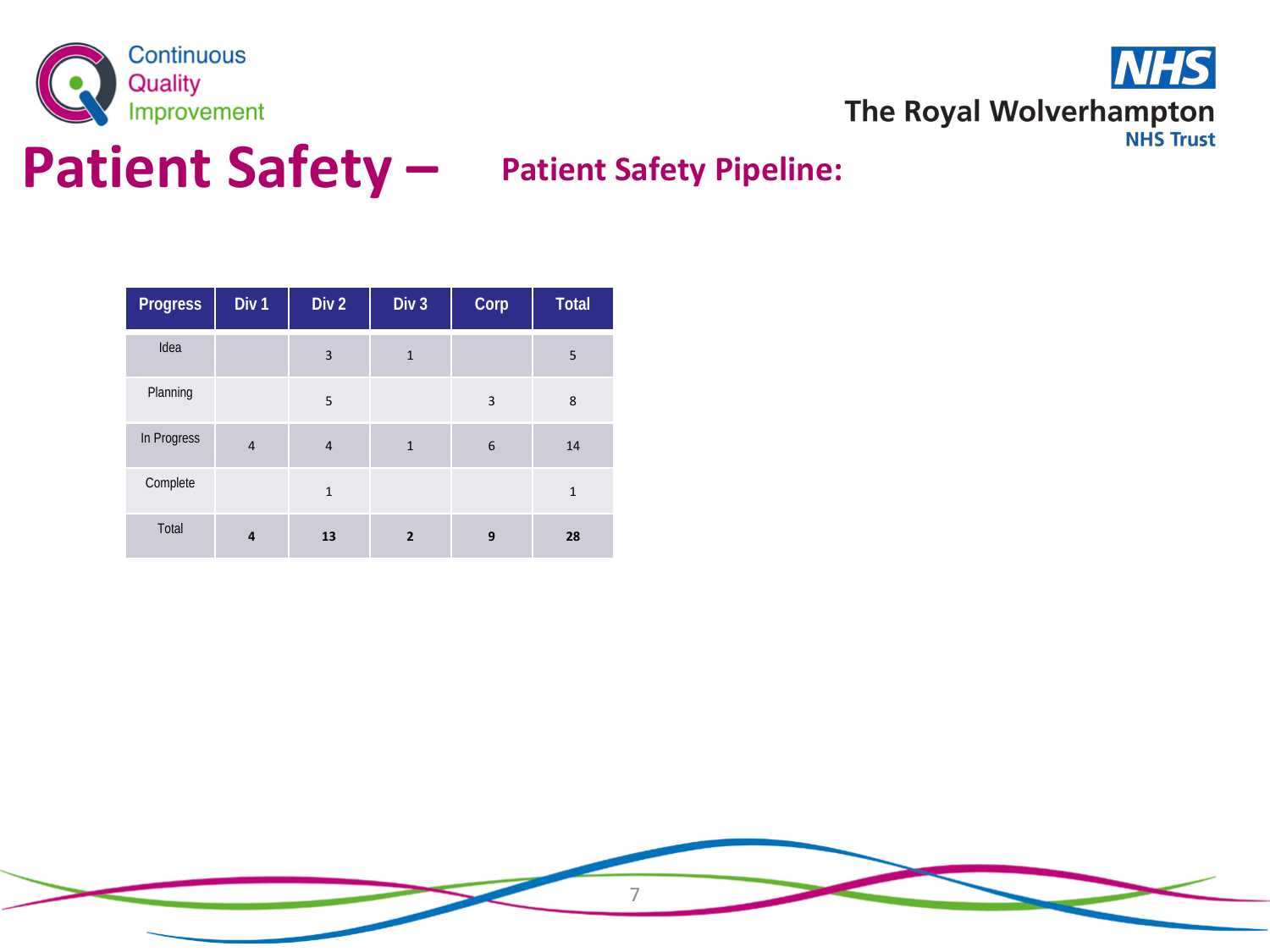



## **Patient Safety – Project Narrative**

Patient Safety is paramount to the work being undertaken by the CQI team. The aim is that the use of CQI methodology will help staff on the front line identify methods to deliver a safer service. The principles underlying this are "**Wherever possible learn from accurate data, to reduce variability and make safe reliable systems that encourage or compel staff to do the right thing, first time and record it correctly"**

The Trust has had a consistently high mortality score for sepsis and although no consistent signal has been identified indicating excess mortality, repeated audits have demonstrated suboptimal completion of the sepsis bundle in ED and on the wards . The CQI team are working closely with the Trust sepsis team and the leads for sepsis within ED to redesign processes in order to facilitate faster diagnosis and delivery of treatment.

Similarly, the Trust has also had multiple mortality score alerts for pneumonia in recent years and audits have shown sub-optimal delivery of the COST pneumonia bundle in ED. By adopting a similar approach to sepsis as outlined above the CQI team is supporting the ED team and trust pneumonia lead to improve time to diagnosis and delivery of time critical treatments.

The team have been involved in multiple projects relating to falls across Fairoak and C24 ward, considering elements of falls prevention commissioned through Falls Collaborative using PDSA cycle methodology and Trust Datix system , patient and staff questionnaires for monitoring of project progress , and compliance to project brief reporting back via Falls prevention Group.

8

Going forward the team has identified the following major projects which will be addressed this month :-

Development work with AMU to look at Improving Clinical Data Capture

Development of Project with Renal Team to address raised SHMI

Development of Project with Stroke Team to address raised SHMI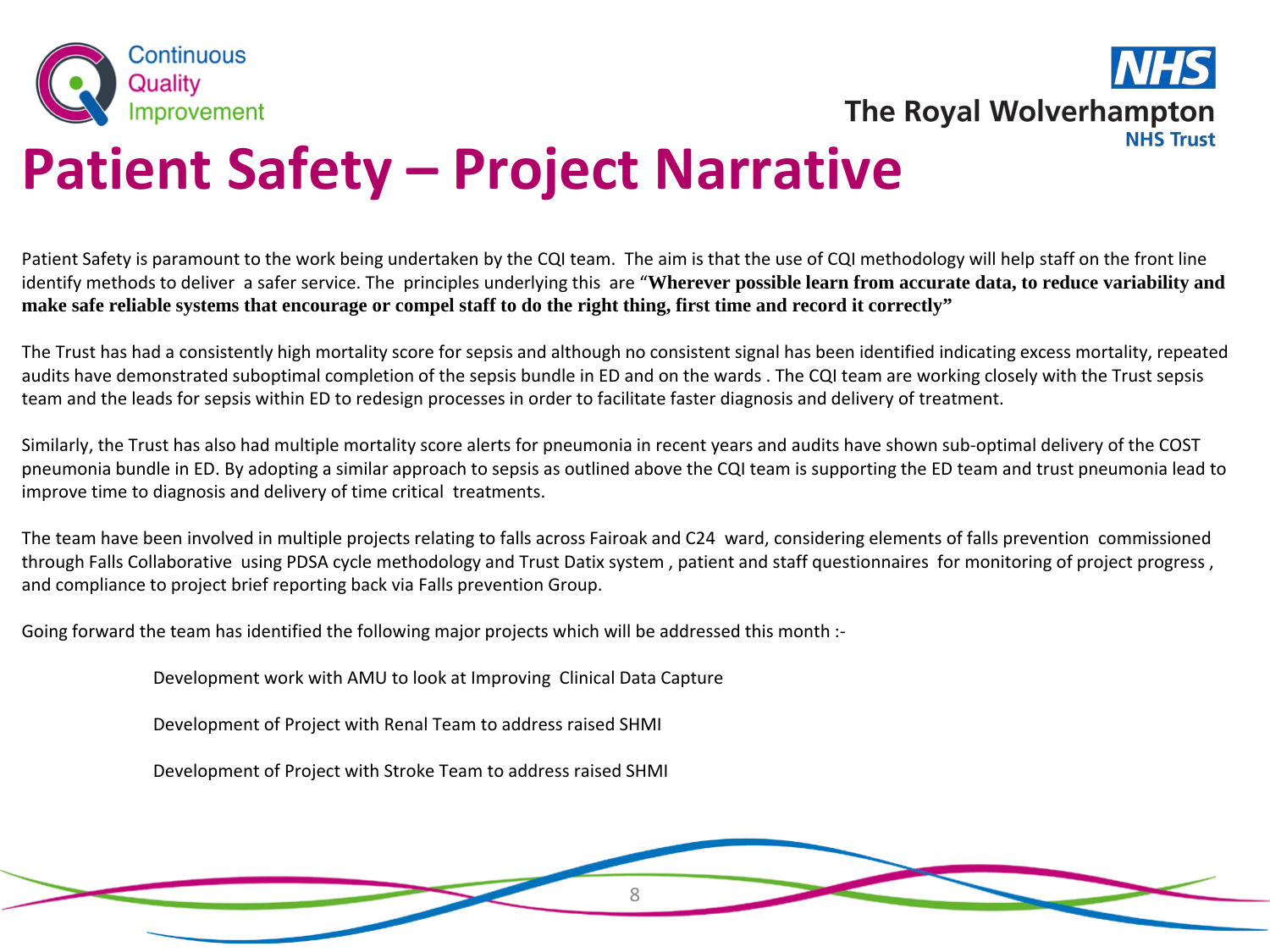

The Royal Wolverhampton **NHS Trust** 

#### **Patient Journey – Project Dashboard**



#### **Patient Journey Pipeline:**

| <b>Progress</b> | Div 1          | Div <sub>2</sub> | Div <sub>3</sub> | Corp           | <b>Total</b> |
|-----------------|----------------|------------------|------------------|----------------|--------------|
| Idea            |                | $\overline{3}$   |                  |                | 4            |
| Planning        | $\mathbf{1}$   | $\overline{3}$   | 3                | $\mathbf{1}$   | 8            |
| In Progress     | $\mathbf{1}$   | 3                |                  | $\overline{2}$ | 5            |
| Complete        | $\overline{2}$ | $\overline{3}$   |                  |                | 5            |
| Total           | 4              | 12               | 3                | 3              | 22           |



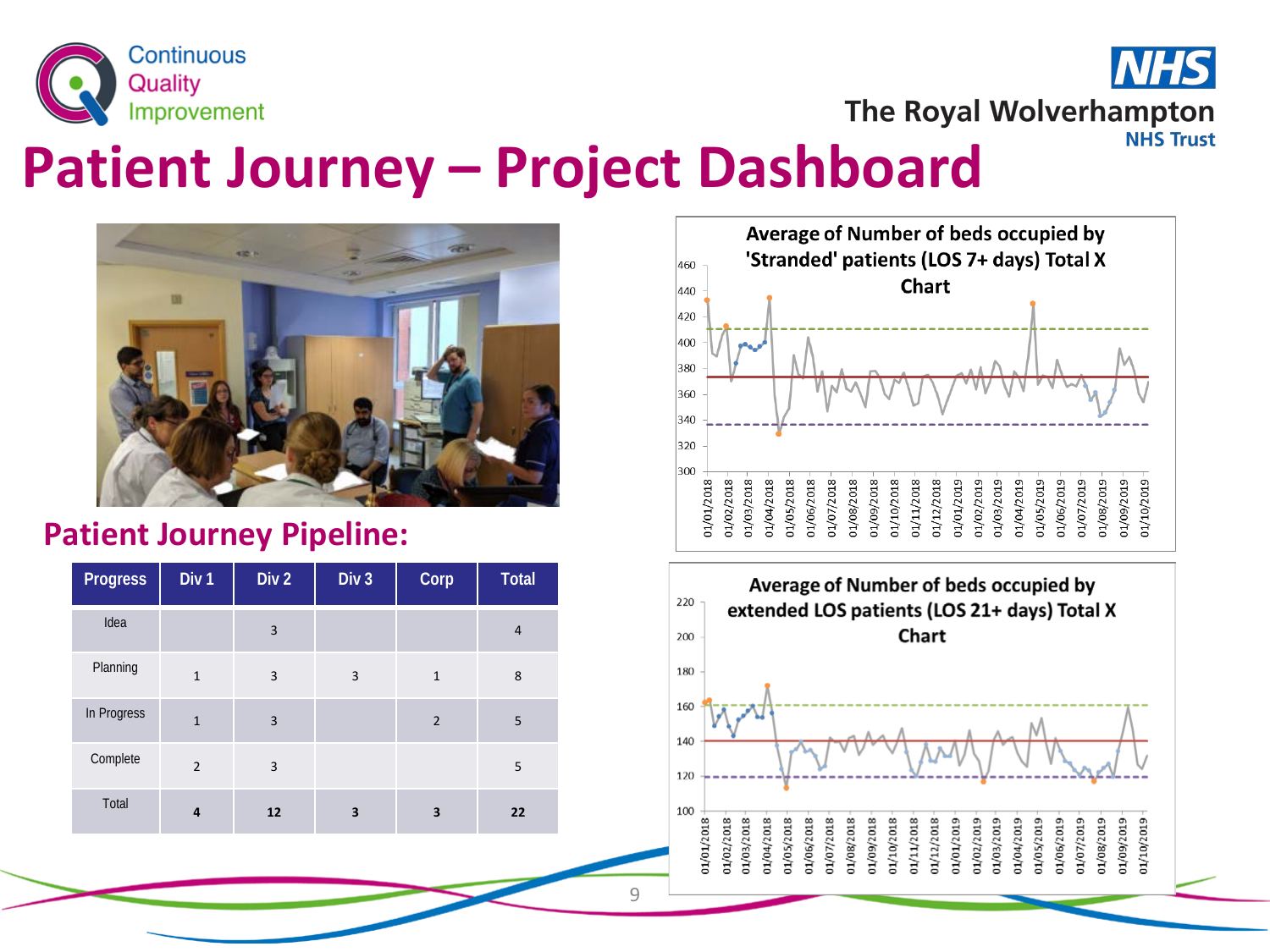

**The Royal Wolverhampton NHS Trust** 

### **Patient Journey – Project Narrative**

#### **Key Projects**

Huddle Tool Implementation – Multiple initiatives have been introduced to improve patient flow in medicine including the Physician A model, ambulatory care, daily ward huddles, multi agency discharge events, 7 day working, SAFER patient flow bundle. A tool for collecting and collating information about patient's daily status with regard to flow has been developed. The huddle tool will facilitate decision making and action planning and delivery at ward huddles and allow collation of data to inform system level actions and objective communication with partner organisations. A prototype system has been piloted in various areas across rehabilitation and medicine. Further roll out of the tool has taken place in the period with 6 further medical wards updated during September and October. During the review period, the tool was used in the respiratory ward C18 and feedback was provided on the main constraints in this area. The tool has also been used in surgery during the period to review actions each day by the patient flow team in that area.

Long Length of Stay (LLoS) Reviews – There is a national requirement for the Trust to undertake reviews of patients who have been and inpatient for over 21 days (Super Stranded). In April 2019, weekly meetings were started by the patient flow team to review these patients at a central meeting. As you can see from the dashboard on the previous page, this has had a statistically significant impact on this cohort of patients, with a reduction observed over the period. However, national guidance suggests that ward based reviews are even more effective in lowering our 'Super Stranded' patient numbers. The medical division are starting to undertake weekly reviews of these patients on wards to see if they can provide further support and further decrease 'stranded' numbers. These reviews are starting on the  $16<sup>th</sup>$  October.

The multi-disciplinary team have identified 10 pathways for inclusion in the SAEC and are reviewing baseline figures, and scoping physical site options. The SAEC pathways will provide a streamlined, efficient assessment, investigation and treatment (including surgery) avoiding delays in the patient journey through the hospital system. The National AEC Team will be visiting the Trust as part of the measurement visit in November.

Surgical Ambulatory Emergency Care (SAEC) – This programme is Division led with a defined Clinical Lead (Mrs S Elgaddal) and Managerial Lead (Mrs Ruth Horton).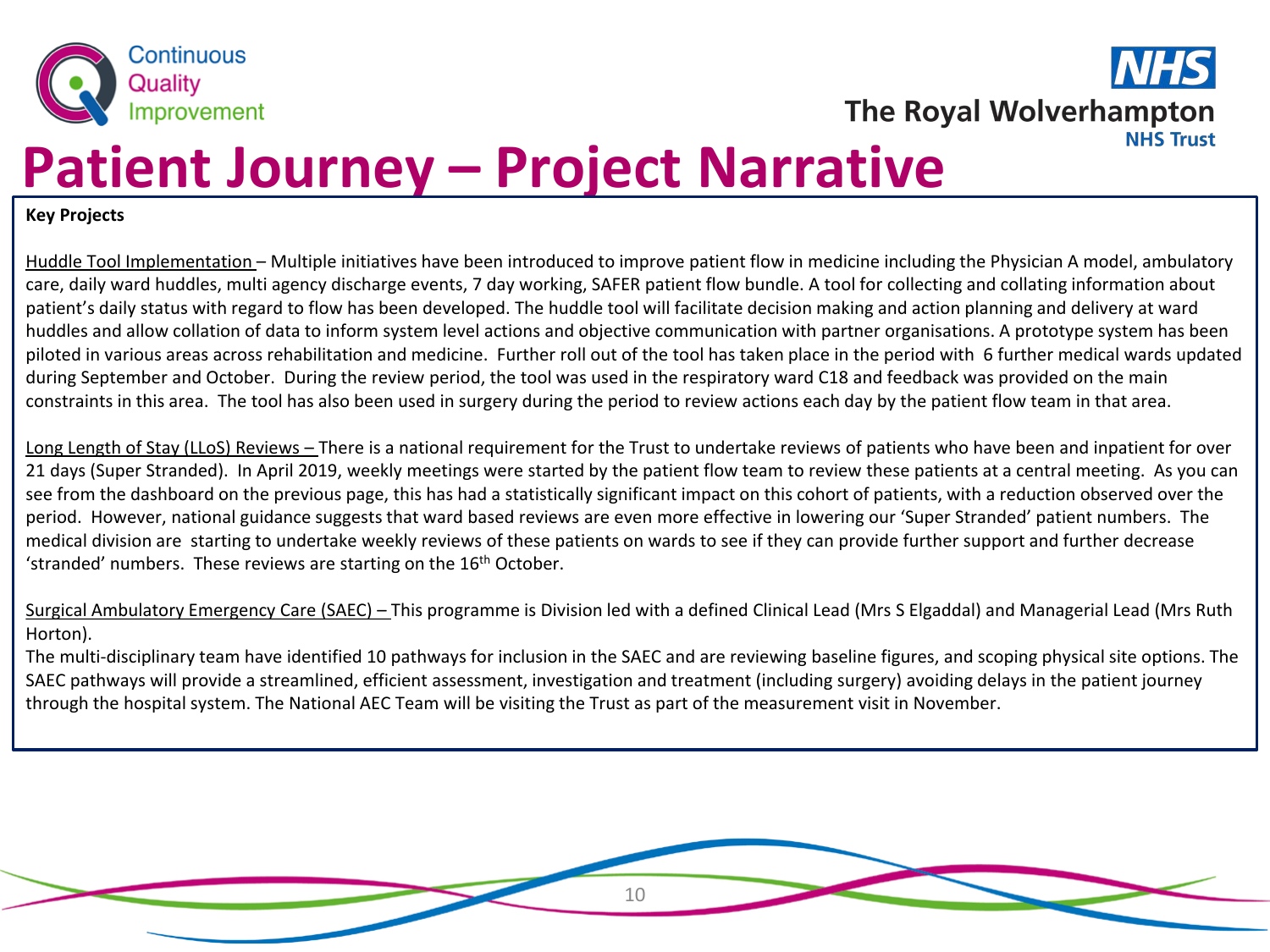



### **Patient Journey – Project Narrative**

**Key Projects**

Enhanced Recovery Programme (ERP) – General Surgery – A business case to support the introduction of a dedicated Colorectal Enhanced Recovery Team is currently being developed. The future Enhanced Recovery Model would include; ERP focussed pre-op clinics , input from a Physiotherapist to enhance pre-op and post-op optimisation, combined stoma training sessions, counselling sessions where patients can be supported when preparing for their postoperative condition, and support early identification of social requirements. The team are currently baselining activity and scoping the impact on LoS that an ERP programme could offer.

Ambulatory Pathway – Tonsillitis *–* Previously patients with query septic/ bacterial tonsillitis were admitted and treated on A23, however a working group formed to review the current way of working, and a new pathway was introduced in July 2019 to see and treat patients in ED, avoiding an overnight admission on the ward. The pathway is in situ and working well. At present, numbers through the revised pathway are small. However, a seasonal impact is anticipated as we move into Autumn/ Winter and case numbers and flow will be monitored to establish any impact.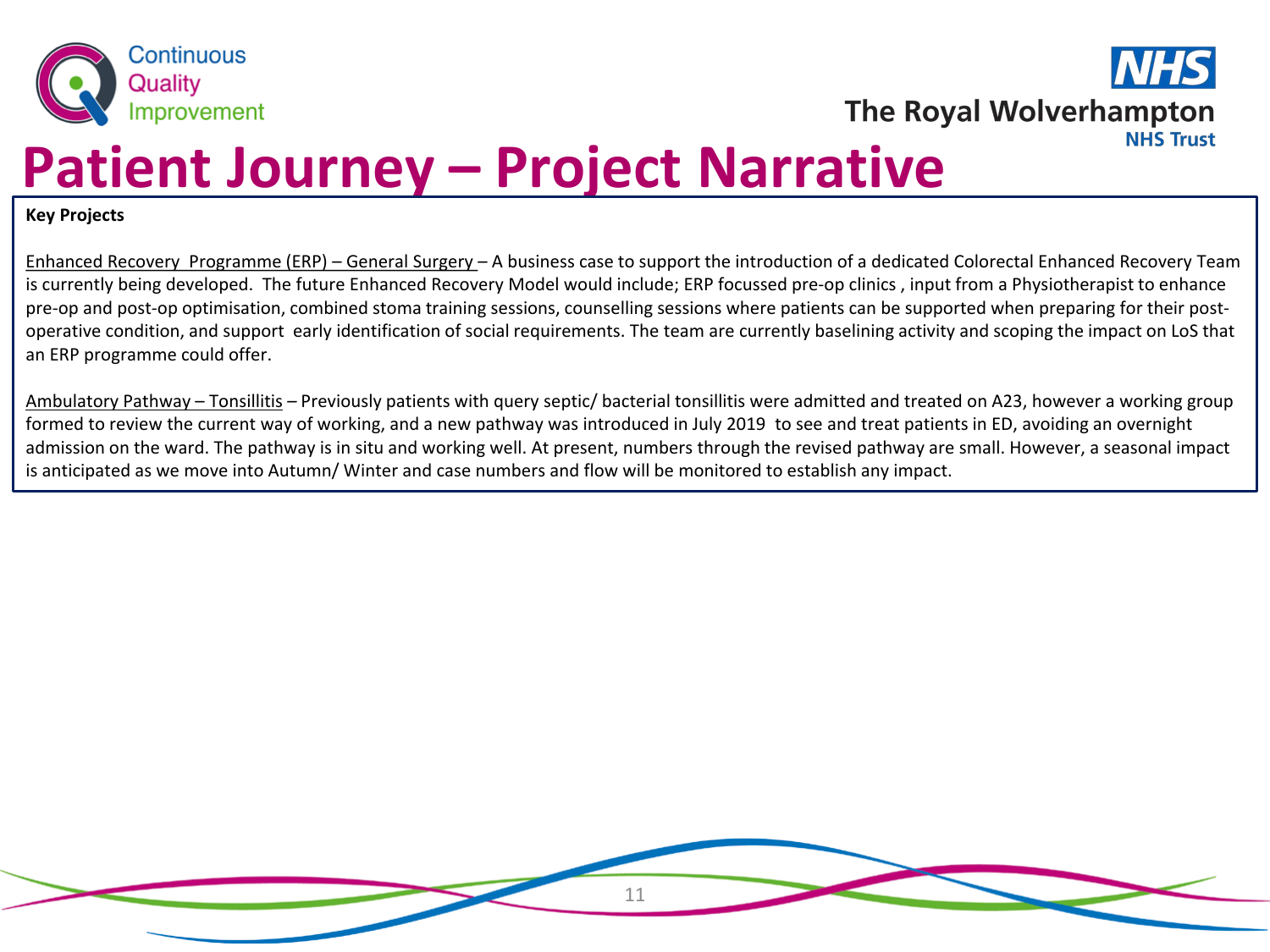

**The Royal Wolverhampton NHS Trust** 

# **Other Work Being Supported By CQI**

**Integrate Care Alliance** – The ICA data project continues to develop understanding of how data can be used to drive transformation change and service activation across the partner organisations. Within RWT, rollout of the Huddle Tool will contribute data directly to the ICA risk stratification analyses which can then be shared with GP to identify intervention needed to keep patients healthy and out of hospital.

**Governance** - Project with Governance Dept to assess the effectiveness of the monthly directorate meetings and how to deliver appropriate data to clinical groups to facilitate improvement processes.

**Clinical Coding** - some issues with SHMI stem from information written affecting coding - in an audit 25% of diagnoses changed when reviewed with the coders. Project to be set up with the coding team to identify issues and solutions

**Data Warehouse and Informatics** –Project to develop the monitoring and measuring tools that can then be easily used to drive quality improvements. Joining data from different systems can enable tools to be devloped that can proactively drive good practice. Work with the clinical teams to identify what questions they need to answer and work with information team to develop the data replies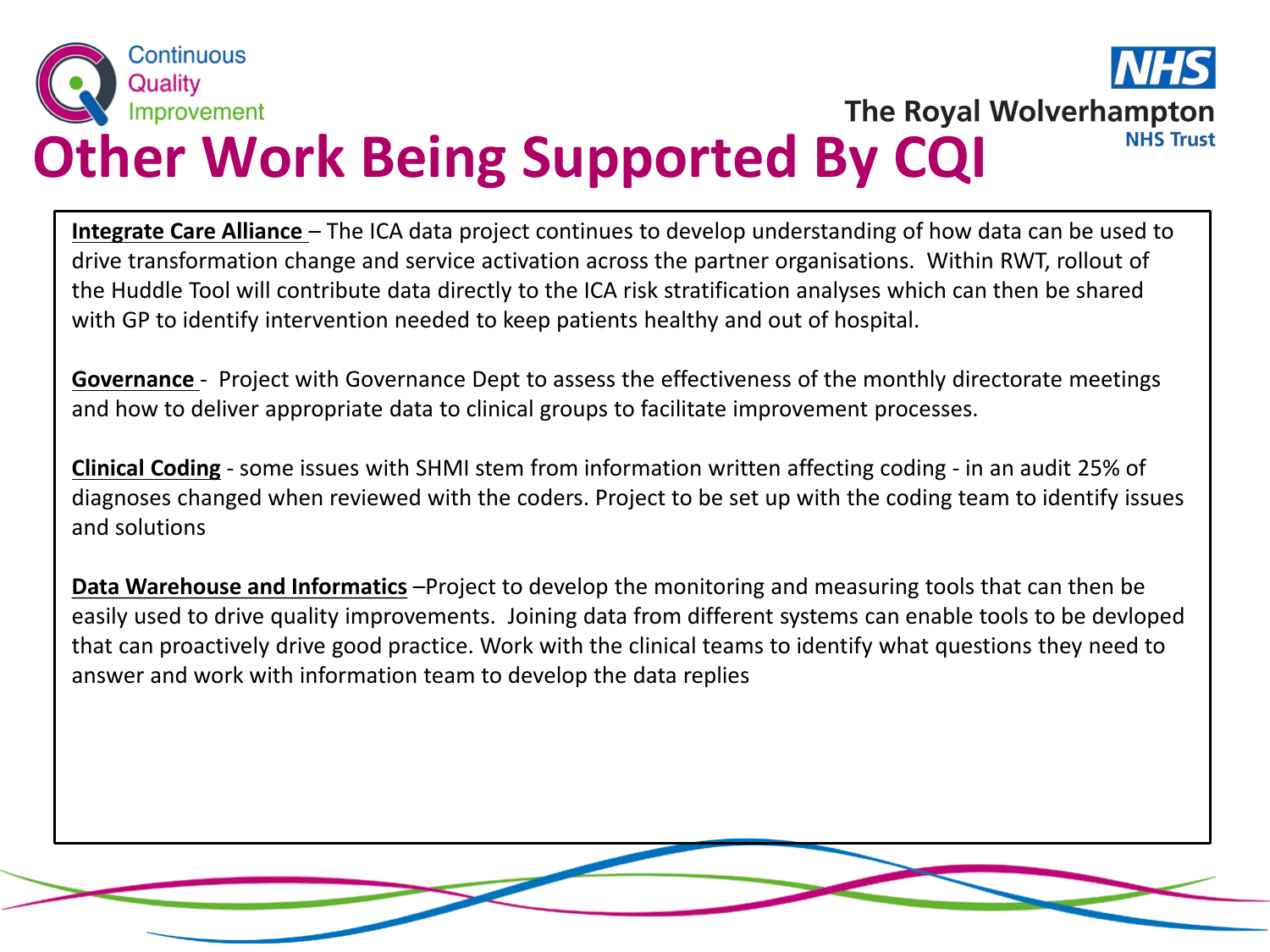



# **Other Work Being Supported By CQI** - **GIRFT Update**

#### **RWT Achievements so far:**

The Trust have participated in 19 GIRFT visits to date across all 3 clinical divisions and have subsequent action plans following each GIRFT review that are owned by the specialities. Visits in the last quarter:

- Breast  $28<sup>th</sup>$  June 2019
- Geriatric Medicine  $8<sup>th</sup>$  July 2019
- Acute Medicine  $-12$ <sup>th</sup> July 2019
- Respiratory  $-17<sup>th</sup>$  July 2019
- Endocrine  $12<sup>th</sup>$  September 2019 the GIRFT team were extremely impressed with the joint working that the Endocrine team has embedded with other specialties and recognised that this was far more advanced than other Trusts.

The GIRFT format for these visits has been improved from earlier visits to include a follow up visit by the GIRFT Implementation team with the Directorate leads to discuss and agree actions for the action plan. This gives directorates a greater ability to challenge any recommendations that are not felt to be appropriate for the service. Quarterly updates are discussed with the directorates and fed back to the Regional GIRFT Team by the CQI team.

#### **Plans for 19/20:**

- Further GIRFT visits planned as follows;
	- Stroke  $7<sup>th</sup>$  November 2019
	- Adult Diabetes  $26<sup>th</sup>$  November 2019
	- Lung Cancer Date to be Confirmed
	- Gastroenterology  $9<sup>th</sup>$  March 2020
	- Anaesthetics and Perioperative Medicine Date to be confirmed.
	- Neurology  $12<sup>th</sup>$  March 2020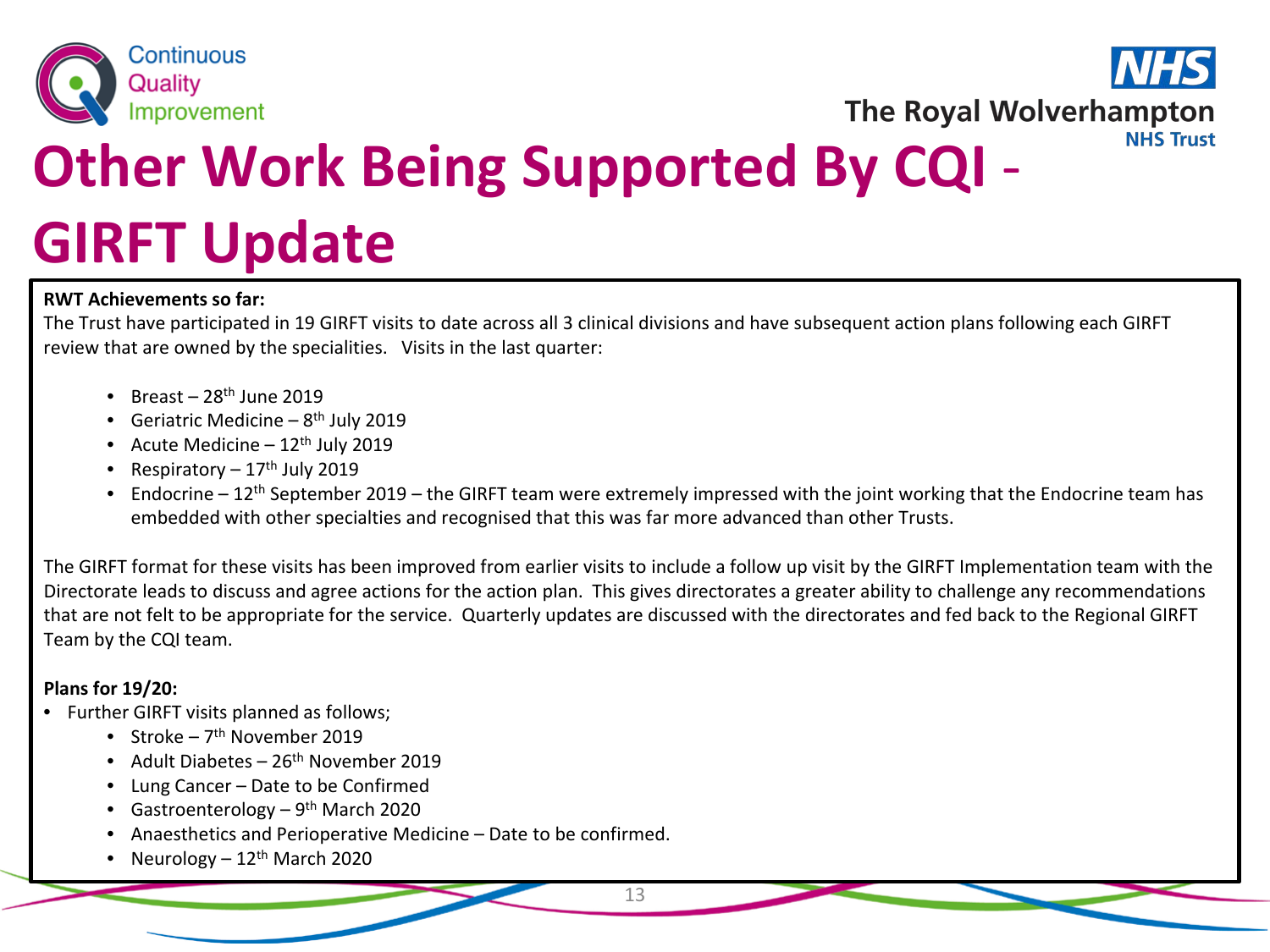



## **Priorities for Next Quarter**

#### **Building team capabilities**

- Graduate to the QSIR academy and start teaching QSIR
- Trial regular Divisional QI meeting within Division 2
- Establish weekly QI drop in sessions (TQI Friday)

#### **Project Work**

- Run brainstorming session with ICS practices to generate QI ideas to exploit potential of vertical integration
- Complete roll out of huddle tool in Division 2
- Complete PDSA cycles for LLOS project
- Agree SMART aims and metrics for all 5 mortality related patient safety themes
- Agree metrics for patient safety theme with executive team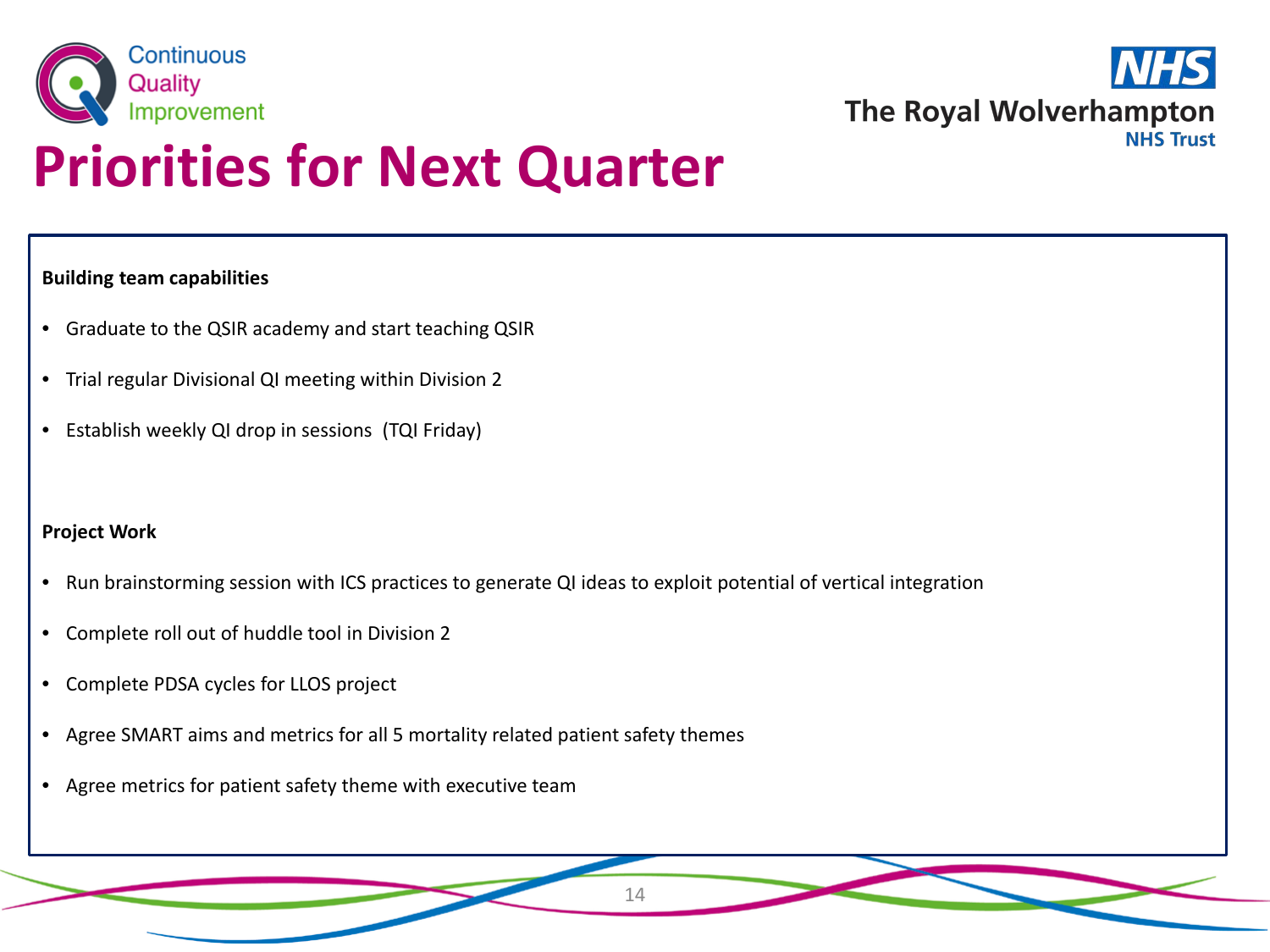

**VHS** The Royal Wolverhampton **NHS Trust** 

### **Appendix 1 – Patient Journey Summary**

| <b>Division</b> | <b>Scheme Name</b>                                         | <b>Scheme Description</b>                                                                                                                                                                                                                                                                                                                                                                                                                                                                                                                                                                                                                                                                                                                                                                                                                                                                                                                                                                                                                                                                                                                                                                                                                                                                                                                                                                                                                                                                                                                                      | <b>Level of Support</b>     | <b>Project Status</b> |
|-----------------|------------------------------------------------------------|----------------------------------------------------------------------------------------------------------------------------------------------------------------------------------------------------------------------------------------------------------------------------------------------------------------------------------------------------------------------------------------------------------------------------------------------------------------------------------------------------------------------------------------------------------------------------------------------------------------------------------------------------------------------------------------------------------------------------------------------------------------------------------------------------------------------------------------------------------------------------------------------------------------------------------------------------------------------------------------------------------------------------------------------------------------------------------------------------------------------------------------------------------------------------------------------------------------------------------------------------------------------------------------------------------------------------------------------------------------------------------------------------------------------------------------------------------------------------------------------------------------------------------------------------------------|-----------------------------|-----------------------|
| 11              | Surgical Ambulatory<br>Emergency Care (SAEC)<br>Programme. | The idea of introducing an SAEC model is to provide safe and effective ambulatory care for a proportion of<br>emergency general surgical "take" referrals. The SAEC pathway will provide a streamlined, efficient<br>assessment, investigation and treatment (including surgery) avoiding delays in the patient journey through<br>the hospital system. The expectation is a good service should avoid unnecessary steps, delays and<br>duplication that add no value to patient care. The programme is Division led with a defined Clinical Lead<br>(Mrs S Elgaddal) and Managerial Lead (Mrs Ruth Horton).                                                                                                                                                                                                                                                                                                                                                                                                                                                                                                                                                                                                                                                                                                                                                                                                                                                                                                                                                   | Limited On-going<br>Support | In Progress           |
| 11              | Enhanced Recovery -<br>Colorectal Surgery                  | Colorectal are working to relaunch an Enhanced Recovery Programme (ERP) with a defined Clinical Lead<br>(Ms N Mirza) and introduce a dedicated clinical team to move closer to the nationally offered ERP<br>programmes, and realise the benefits that ERP offers both the patient, and the Trust. At present there is an<br>Enhanced Recovery Team supporting predominantly Colorectal Resection patients (although support is also<br>provided to Urology), which consists of two Enhanced Recovery Nurses and a lead Consultant Surgeon<br>within the Colorectal specialty. The future Enhanced Recovery Model would include; ERP focussed pre-op<br>clinics to commence patient education and focus on physical wellbeing and the importance this plays in<br>supporting recovery. Input from a Physiotherapist to enhance pre-op and post-op optimisation. Guidance<br>from a dietician, offering nutritional and hydration advice for pre-op and post-op optimisation Introduce<br>combined stoma training sessions, under supervision, where patients will learn pouch changing techniques -<br>which can cause delays with discharge times. Counselling sessions where patients can be encouraged to ask<br>questions and to hopefully prepare themselves for their post-operative condition, and discuss discharge<br>planning and timeframes. Early identification of social requirements.<br>Closer contact with patients educates them around recovery times and working towards a shorter length of<br>stay in hospital where medically possible. | Limited On-going<br>Support | Planning              |
| 11              | Ambulatory Pathway for<br><b>Tonsillitis</b>               | Currently, patients with query septic/ bacterial tonsillitis are admitted and treated onto A23, however, there<br>are a proportion of patient who would benefit from a more 'aggressive' style of treatment that would omit<br>the requirement for an overnight stay in hospital, improve the flow through ED and improve the patients<br>experience and outcomes by expediting discharge home. At present, cases of Tonsillitis and query Quinsey<br>present at ED and are assessed by the on-call SHO to Head & Neck.                                                                                                                                                                                                                                                                                                                                                                                                                                                                                                                                                                                                                                                                                                                                                                                                                                                                                                                                                                                                                                        | One Off                     | Complete              |
| 11              |                                                            | implementation of computer modelling of Coronary Arterial Disease impact on patients' arteries to prevent<br>need for invasive angiography. The modelling is based on CT images that would be taken anyway and<br>HeartFlow - 3D modelling therefore does not require any additional effort from Trust staff. Images are sent to a company called<br>HeartFlow who model the blood flow and send the report back with a computer model that can be<br>manipulated by the doctor for different views.                                                                                                                                                                                                                                                                                                                                                                                                                                                                                                                                                                                                                                                                                                                                                                                                                                                                                                                                                                                                                                                           | <b>Full Support</b>         | Complete              |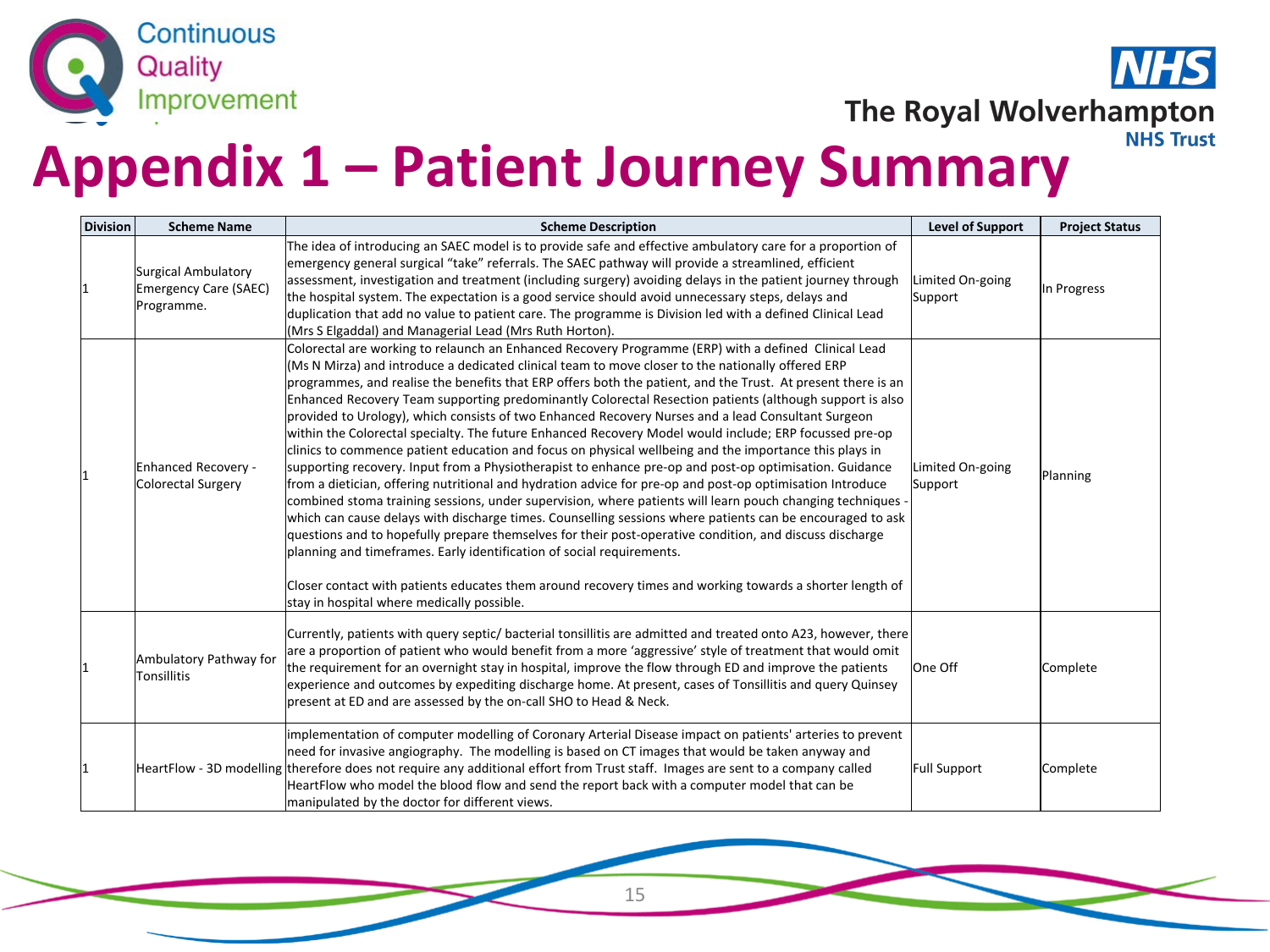

**VHS** The Royal Wolverhampton **NHS Trust** 

### **Appendix 1 – Patient Journey Summary**

| <b>Division</b> | <b>Scheme Name</b>                   | <b>Scheme Description</b>                                                                                                                                                                                                                                                                                                                                                                                                                                                                                                                | <b>Level of Support</b>  | <b>Project Status</b> |
|-----------------|--------------------------------------|------------------------------------------------------------------------------------------------------------------------------------------------------------------------------------------------------------------------------------------------------------------------------------------------------------------------------------------------------------------------------------------------------------------------------------------------------------------------------------------------------------------------------------------|--------------------------|-----------------------|
|                 | Multi Agency Discharge<br>Events     | Introduce Multi Agency Discharge Events in the Trust to assist with flow in holiday<br>periods                                                                                                                                                                                                                                                                                                                                                                                                                                           | Limited On-going Support | Complete              |
|                 | Tech Free A7                         | The senior team in CoE are visiting the ward to discuss areas of concern with patients.<br>The discussion with patients is a fact finding mission, to start QI projects on the back of Limited On-going Support<br>suggestions.                                                                                                                                                                                                                                                                                                          |                          | Planning              |
|                 | Outlier Workload                     | The Medical Division are looking at the allocation of outlier cover as it is perceived to<br>be unfair at present.                                                                                                                                                                                                                                                                                                                                                                                                                       | Limited On-going Support | Idea                  |
|                 | Sleep Clinic                         | Asked to review Sleep clinics as there are issues with access. Demand and capacity<br>work is likely to be required.                                                                                                                                                                                                                                                                                                                                                                                                                     | Limited On-going Support | Complete              |
|                 | <b>Rehab pulling Patients</b>        | Reduce the number of empty beds in rehab by a review of patients by the rehab team<br>in the acute setting to see if beds can be used by rehab patients, or by patients<br>awaiting regalement packages.<br>The project has come about due to a reduction in beds on C15, C16, C24, C25 and C19.<br>Stroke are also being included in the project due to patient cohort.<br>The rehab team will review inpatients in the areas above to see if we can create a<br>culture of 'pulling' patients to rehab, rather than seeing empty beds. | Limited On-going Support | Complete              |
|                 | <b>AEC Diverts</b>                   | The AEC team are looking at patients who are staying on AMU less than 24 hours who<br>arrived in ED in the AEC opening times. The intention is to divert more patients to AEC,<br>or review conditions where patients are not using AEC when they might be<br>appropriate.                                                                                                                                                                                                                                                               | Limited On-going Support | Idea                  |
|                 | Nurse led discharge in<br>Paeds (ED) | Looking to implement nurse led discharge in ED for minor paeds patients                                                                                                                                                                                                                                                                                                                                                                                                                                                                  | Limited On-going Support | Ildea                 |
|                 | LLOS Reviews (Medicine)              | To establish an effective system for reviewing patients with a length of stay over 20<br>days by the end of October 2019 in order to reduce stranded patient numbers by 40%<br>compared with baseline within 12 months.                                                                                                                                                                                                                                                                                                                  | <b>Full Support</b>      | Planning              |
|                 | lAMU Handover                        | Process mapping was undertaken with the AMU team and the biggest constraint was<br>identified as the handover between the AMU and other areas (2:30 delay on average).                                                                                                                                                                                                                                                                                                                                                                   | <b>Full Support</b>      | Planning              |
|                 | Discharge Lounge Use                 | To review discharge lounge use, and encourage greater use to aid patient flow.                                                                                                                                                                                                                                                                                                                                                                                                                                                           | Full Support             | In Progress           |
|                 | <b>Weekly Flow Dashboard</b>         | Review flow data on a weekly basis using XmR charts                                                                                                                                                                                                                                                                                                                                                                                                                                                                                      | Limited On-going Support | In Progress           |
|                 |                                      | Redirects to UCC Overview Provide information on the number of redirects to UCC<br>고다                                                                                                                                                                                                                                                                                                                                                                                                                                                    | Limited On-going Support | In Progress           |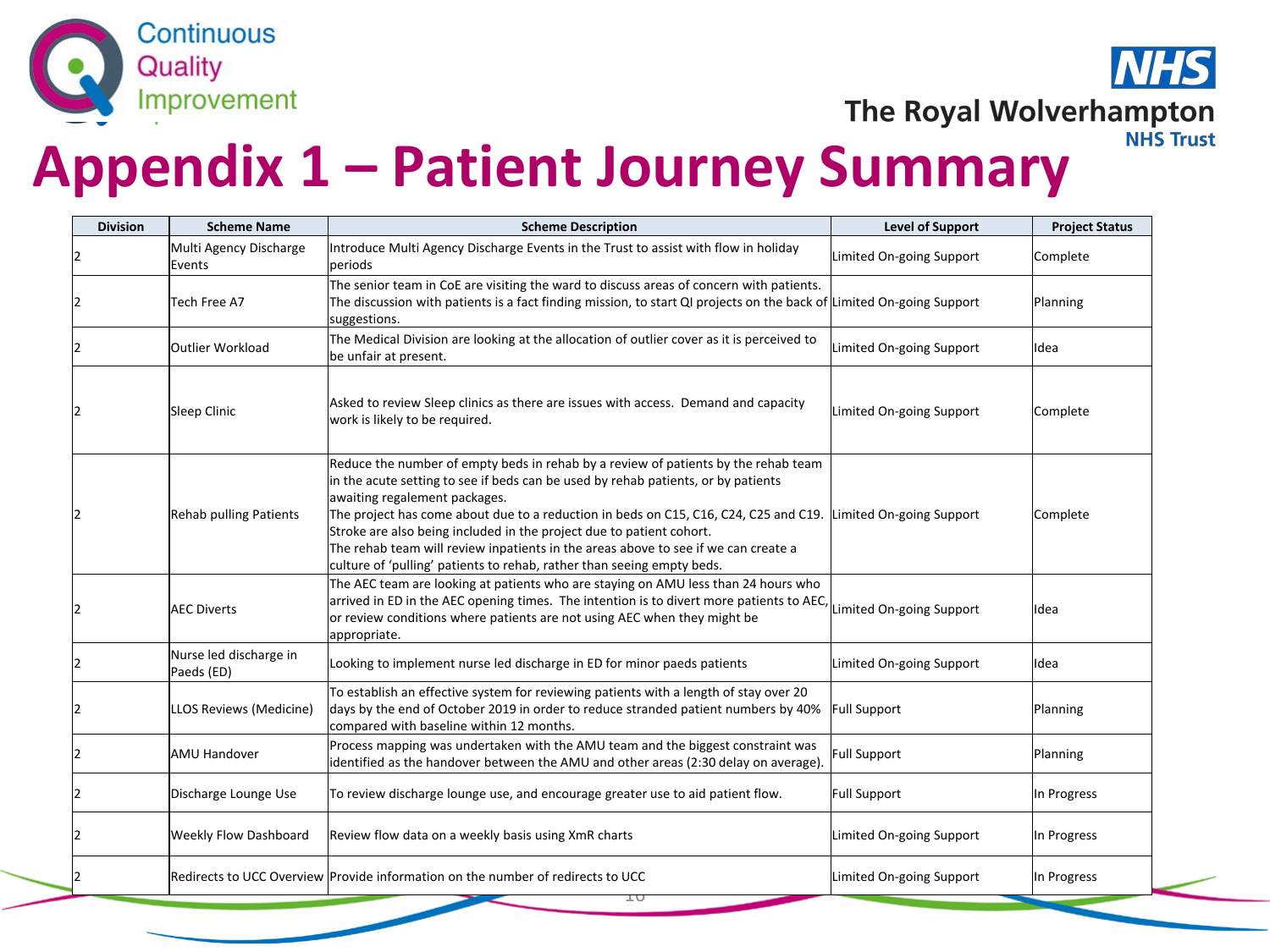



### **Appendix 1 – Patient Journey Summary**

| <b>Division</b> | <b>Scheme Name</b>                                                        | <b>Scheme Description</b>                                                                                                                                                                                                                                                                                                                                                                                                                                                                                                                                                                                                                                        | <b>Level of Support</b>  | <b>Project Status</b> |
|-----------------|---------------------------------------------------------------------------|------------------------------------------------------------------------------------------------------------------------------------------------------------------------------------------------------------------------------------------------------------------------------------------------------------------------------------------------------------------------------------------------------------------------------------------------------------------------------------------------------------------------------------------------------------------------------------------------------------------------------------------------------------------|--------------------------|-----------------------|
|                 | Paeds Huddle                                                              | Implement huddles on the paeds ward.                                                                                                                                                                                                                                                                                                                                                                                                                                                                                                                                                                                                                             | Limited On-going Support | Planning              |
|                 | Paediatric TCI capacity                                                   | To increase daily the capacity of TCI unit from 8 to 16 children and at the same time<br>review SOPs which will support the relaunch of the surgical nursing team and improve<br>the consistency of practices                                                                                                                                                                                                                                                                                                                                                                                                                                                    | Limited On-going Support | Planning              |
| lЗ              | paediatric drug lockers                                                   | To support the proposed changes to the paediatric surgical pathway it has been<br>necessary to review existing nursing systems and process across the inpatient and day<br>lcase area<br>To enable a suggested increase in capacity the nursing team has considered patient<br>flow and existing blockages.<br>Delays that can be encountered in waiting for TTOs has been highlighted as an area for<br>improvement<br>Following discussion between the nursing team, ward pharmacist and technician have<br>it has been agreed to introduce individual patient lockers that if used to their<br>maximum potential will reduce existing delays and drug wastage | Limited On-going Support | Planning              |
| Corporate       | IT user account and core<br>clinical systems access for<br>lmedical staff | To have centralised process for requesting IT user account for medical and clinical staff<br>with automatic access to core clinical systems created                                                                                                                                                                                                                                                                                                                                                                                                                                                                                                              | Limited On-going Support | Planning              |
| Corporate       | Development and<br>lintroduction of<br>microspecialism role               | To develop training and new role to undertake foot assessments and treatments for<br>simple foot conditions for patients at potential risk of falls on Fairoak Ward to assist in<br>progressing pts. requiring this care more efficiently, as current Podiatry service under<br>considerable demand which is outstripping capacity, provides development<br>opportunity for Fairoak staff                                                                                                                                                                                                                                                                        | <b>Full Support</b>      | In Progress           |
| Corporate       | Huddle Tool (HDCT)                                                        | There is an issue around the collection of R2G data on the wards and that we don't<br>know what the major constraints are in the hospital. In order to counteract this, we<br>are designing and testing a 'Huddle Data Collection Tool' to gather data.                                                                                                                                                                                                                                                                                                                                                                                                          | <b>Full Support</b>      | In Progress           |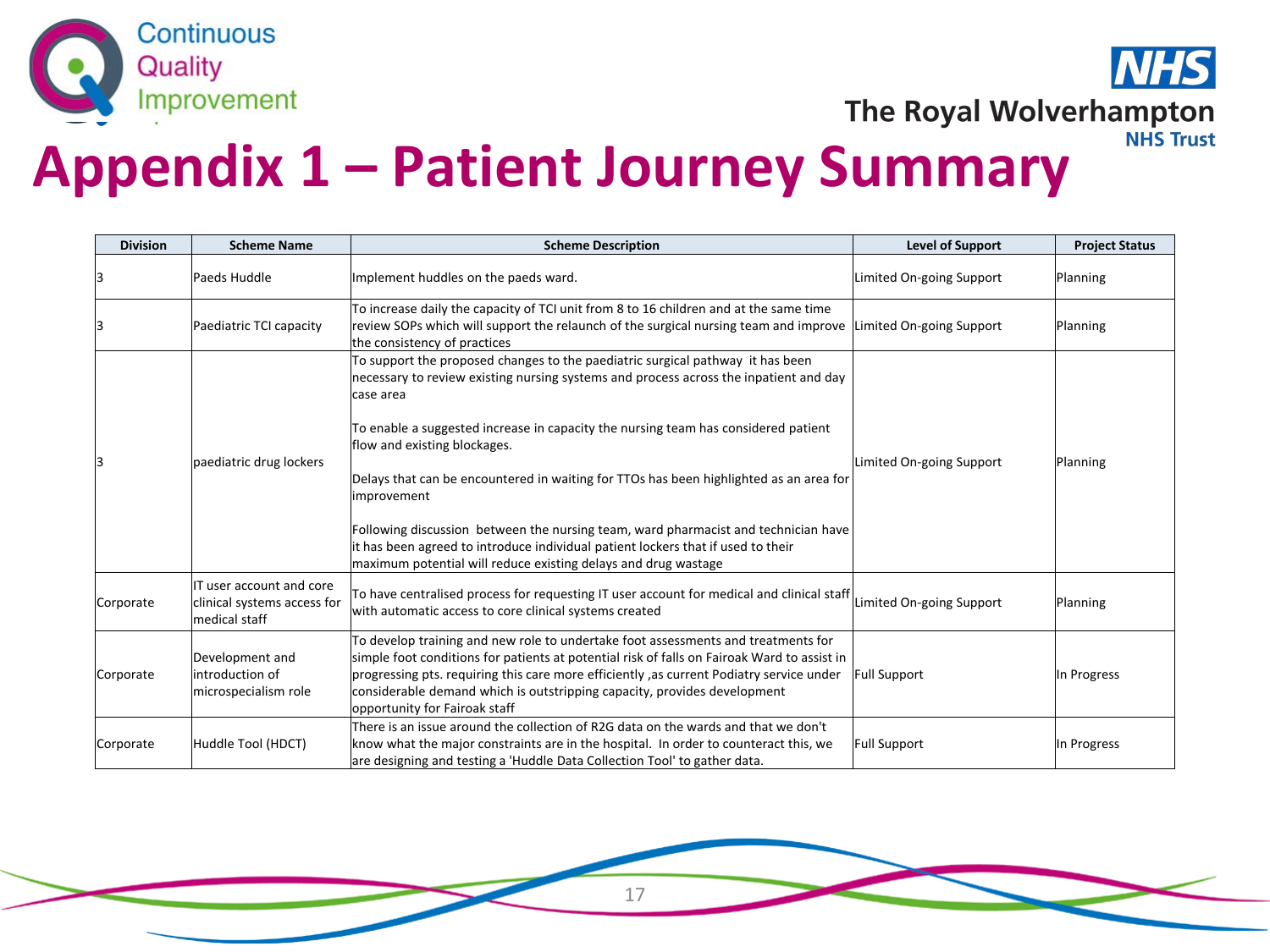



| <b>Division</b> | <b>Scheme Name</b>                     | <b>Scheme Description</b>                                                                                                                                                                                                                                                                                                                                                                                                                                                                                                                                                                                                                                                                                                                                                                                                                                                | Level of Support             | <b>Project Status</b> |
|-----------------|----------------------------------------|--------------------------------------------------------------------------------------------------------------------------------------------------------------------------------------------------------------------------------------------------------------------------------------------------------------------------------------------------------------------------------------------------------------------------------------------------------------------------------------------------------------------------------------------------------------------------------------------------------------------------------------------------------------------------------------------------------------------------------------------------------------------------------------------------------------------------------------------------------------------------|------------------------------|-----------------------|
|                 | Cancer Pathways - Gynaecology Services | Gynaecology have 5 pathways to be mapped for the Cancer Intensive Support<br>Team to outline current patient flow through the service. Pathways for Post-<br>Menopausal Bleeding (PMB), Ovarian, Vulval, Vaginal and Cervical to be mapped<br>land reviewed.                                                                                                                                                                                                                                                                                                                                                                                                                                                                                                                                                                                                             | Limited On-<br>going Support | In Progress           |
|                 | <b>Wound Packing Process Review</b>    | In response to RCA's Division are reviewing current practice, current flows and<br>current documentation.                                                                                                                                                                                                                                                                                                                                                                                                                                                                                                                                                                                                                                                                                                                                                                | Limited On-<br>going Support | In Progress           |
|                 | Plan Review                            | Heart Failure, Mortality & Failure to Function Action In response to the Mortality Review and NCEPOD guidance a "Failure to Function"<br>action plan has been developed with key actions for review and development.                                                                                                                                                                                                                                                                                                                                                                                                                                                                                                                                                                                                                                                     | Limited On-<br>going Support | In Progress           |
|                 | <b>Falls Prevention - A14</b>          | A14 has a higher number of falls than elsewhere in Surgery (with the exception of<br>Cardiology). Work underway on a falls project on A14 (Sarah Sherwood Lead with<br>Harriet Lowe and Michelle Allen supporting). Map of the ward, and large chart<br>created to capture data and Michelle to input into electronic spread sheet to<br>monitor. PDSA Cycles to be run to establish impact of changes - e.g. introduction<br>of non-slip TEDS etc.                                                                                                                                                                                                                                                                                                                                                                                                                      | Limited On-<br>going Support | In Progress           |
|                 | Durnall Unit                           | Project to work with the Durnall Unit to improve the experience and safety for<br>patients on the unit.                                                                                                                                                                                                                                                                                                                                                                                                                                                                                                                                                                                                                                                                                                                                                                  | Limited On-<br>going Support | Planning              |
|                 | Parkinson Pathway                      | • Currently staff are quite good at recognising patients with Parkinson's Disease<br>but this recognition does not necessarily trigger the right actions for providing the<br>best care and can result in an increased length of Stay and increasing risks to<br>patients. There are a number of reasons for this:<br>• Medicines are complex and are often non-stock items resulting in delays in<br>issuing medication.<br>• The admission process through ED/AMU/Base Ward means there are numerous<br>handovers which can result in patients missing doses of medication without the<br>significance of this being understood<br>. There is no flag on Clinical Web Portal to alert that patient has Parkinson's<br>Disease<br>• There is no training program for ensuring clinical staff have an understanding of<br>the needs of patients with Parkinson's Disease | Full Support                 | In Progress           |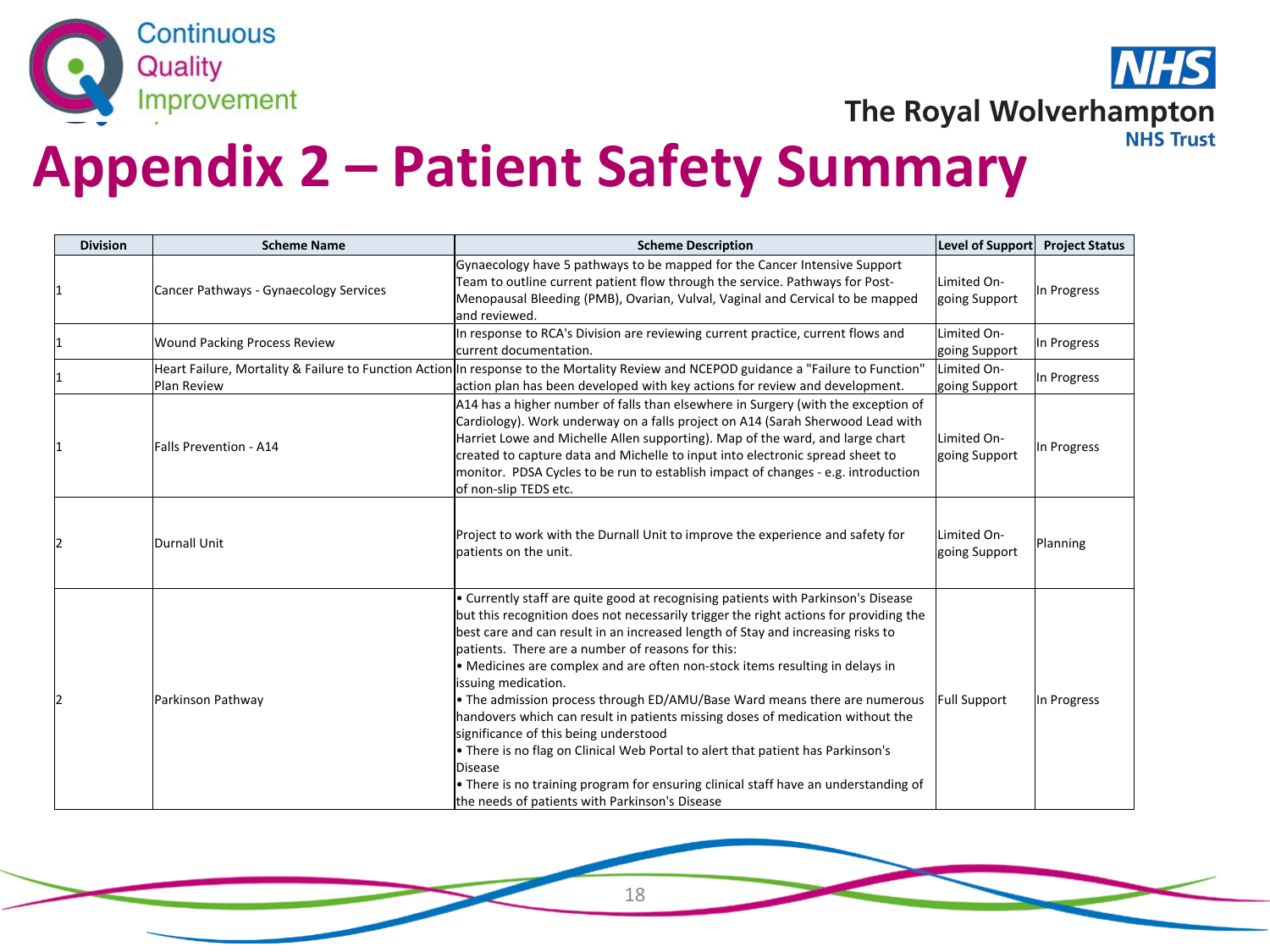



| <b>Division</b> | <b>Scheme Name</b>                        | <b>Scheme Description</b>                                                                                                                                                                                                                                                                                                                                                                                                                                                                                                                                                                                                                                                                                                                                                                                                                                                                                                                                                       | <b>Level of Support</b>     | <b>Project Status</b> |
|-----------------|-------------------------------------------|---------------------------------------------------------------------------------------------------------------------------------------------------------------------------------------------------------------------------------------------------------------------------------------------------------------------------------------------------------------------------------------------------------------------------------------------------------------------------------------------------------------------------------------------------------------------------------------------------------------------------------------------------------------------------------------------------------------------------------------------------------------------------------------------------------------------------------------------------------------------------------------------------------------------------------------------------------------------------------|-----------------------------|-----------------------|
|                 | <b>AKI Pathway</b>                        | Develop the AKI pathway across the Trust and implement resources for supporting AKI<br>patients. From September onwards there will be an AKI consultant on rota which is<br>additional to the Renal Ward on call consultant. However, needs to have support from<br>Nursing team which is the model adopted by other Trusts. An audit on the AKI pathway is<br>being undertaken by Dr Kamalnathan. Need to understand impact of potential coding<br>issues which result in patients being incorrectly coded with AKI as mortality reason.                                                                                                                                                                                                                                                                                                                                                                                                                                       | Full Support                | Planning              |
|                 | <b>Renal Remote Monitoring</b>            | replacement of the Automated Peritoneal devices for home dialysis for Claria in<br>conjunction with ShareSource application that provides remote monitoring of how well<br>the patients are dialysing. Will allow nurses to see when patients may need prescriptions<br>changing and be able to do this remotely rather than waiting for patients to attend the<br>renal unit (currently bring data in on smart cards). Better safety as more responsive to<br>changing patient needs and safer as the smart cards used currently are often damaged<br>and data is lost.                                                                                                                                                                                                                                                                                                                                                                                                        | Limited On-going<br>Support | Complete              |
|                 | Gastro FT Iron Deficiency Anaemia Clinics | Plan to change traditional face to face nurse led clinic to a more flexible patient centre hot<br>clinic solution for FT IDA referrals. Currently there is only one nurse led clinic per week<br>and this results in delays as there are too many patients to be seen. Some patients are<br>having to be seen in Consultant clinics which is impacting on their capacity to deal with<br>other FT patients. We are not meeting the targets for treating these cancer patients.<br>The scheme would need to change the nurse job plans/clinic appointments so that there<br>is better access to FT IDA clinics.<br>The nurse would use a mixture of telephone clinics together with face to face sessions to<br>get patients consented, booked and prepped for their diagnostic tests at the same visit.<br>The referrals would continue to be vetted by the nurses but they would start to collect<br>information as to the outcomes of the vetting to enable further learning. | <b>Full Support</b>         | Planning              |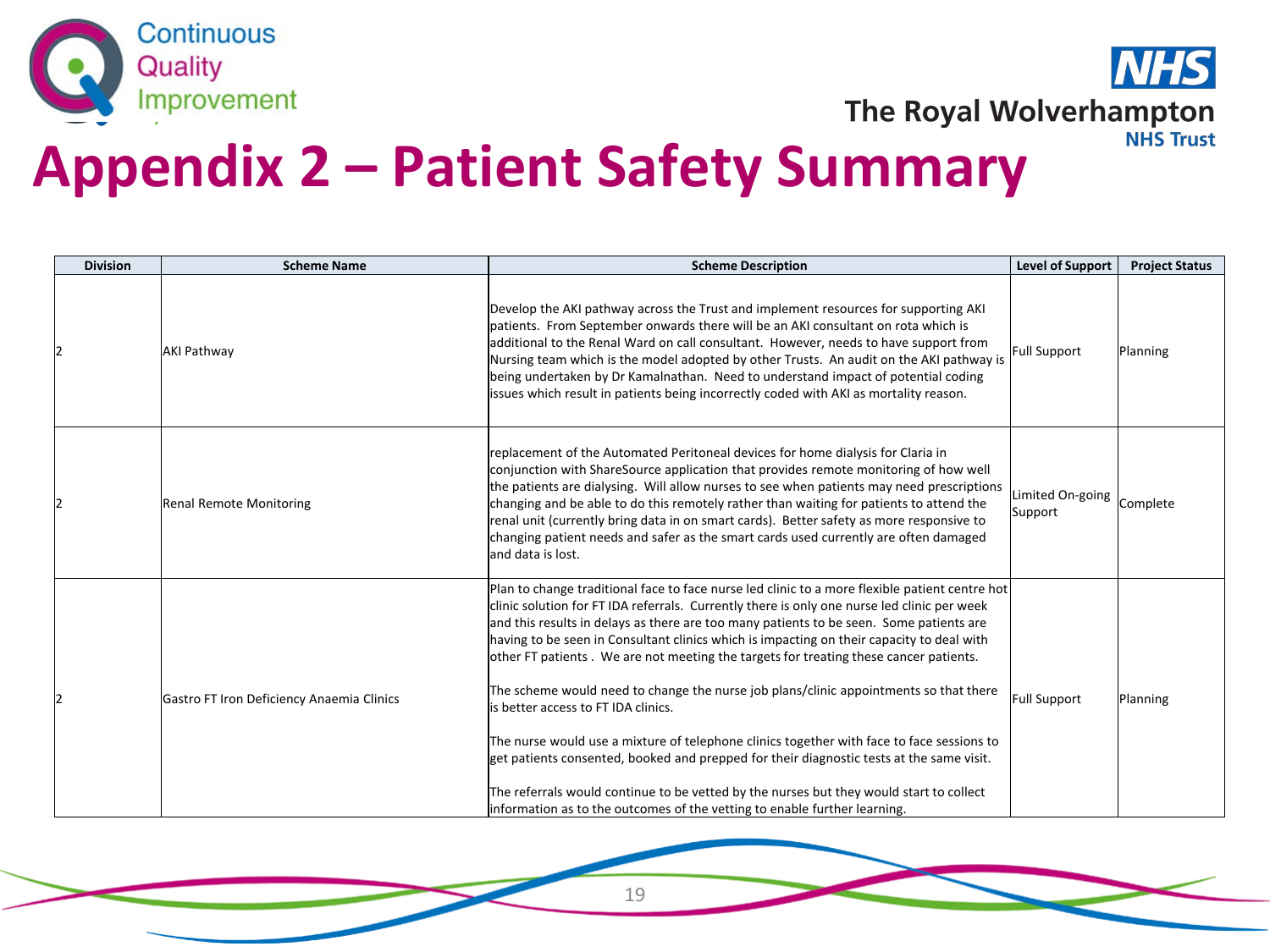



| <b>Division</b> | <b>Scheme Name</b>                           | <b>Scheme Description</b>                                                                                                                                                                                                                                                                                        | Level of Support                 | Project<br><b>Status</b> |
|-----------------|----------------------------------------------|------------------------------------------------------------------------------------------------------------------------------------------------------------------------------------------------------------------------------------------------------------------------------------------------------------------|----------------------------------|--------------------------|
|                 | <b>Stroke Service</b><br>Improvement         | This is to include improving percentage of CT brain scans on suspected strokes (higher percentage done under an hour). Aim is to<br>improve thrombolysis door to needle times, so delivering better clinical outcome for patients                                                                                | <b>Full Support</b>              | Planning                 |
|                 | lGenomes in ED<br>Project                    | Team want to measure the impact of the introduction of genome screening in oncology on attendances in ED. Hypothesis is that if<br>people are on genome specific chemo, less likely to attend ED with a reaction.                                                                                                | Limited On-going Idea<br>Support |                          |
|                 | Unisoft Endoscopy<br>lAutomated<br>Reporting | Endoscopy reports are currently manually transferred from the Unisoft system and uploaded to the Clinical Web Portal. There is a<br>potentially a delay in getting reports to clinicians and there is a risk that the manual process could result in the wrong information<br>being uploaded to a patient record | <b>Full Support</b>              | lldea                    |
|                 |                                              | Sepsis Team (not ED) Work with no ED sepsis team to increase compliance with sepsis 6 and reduce mortality                                                                                                                                                                                                       | <b>Full Support</b>              | In Progress              |
|                 | <b>Coding Accuracy</b>                       | Improve accuracy of coding of primary diagnosis at end of FCE (and 2nd FCE of those with symptom code with FCE)<br>Improve charlson co-morbities data collection on FCE (or second FCE of those with symptom codes only)                                                                                         | <b>Full Support</b>              | In Progress              |
|                 | <b>GIRFT Respiratory</b>                     | Reviewing data regarding mortality and LoS for different Respiratory conditions with Dr Richard Carter                                                                                                                                                                                                           | Limited On-going Idea<br>Support |                          |

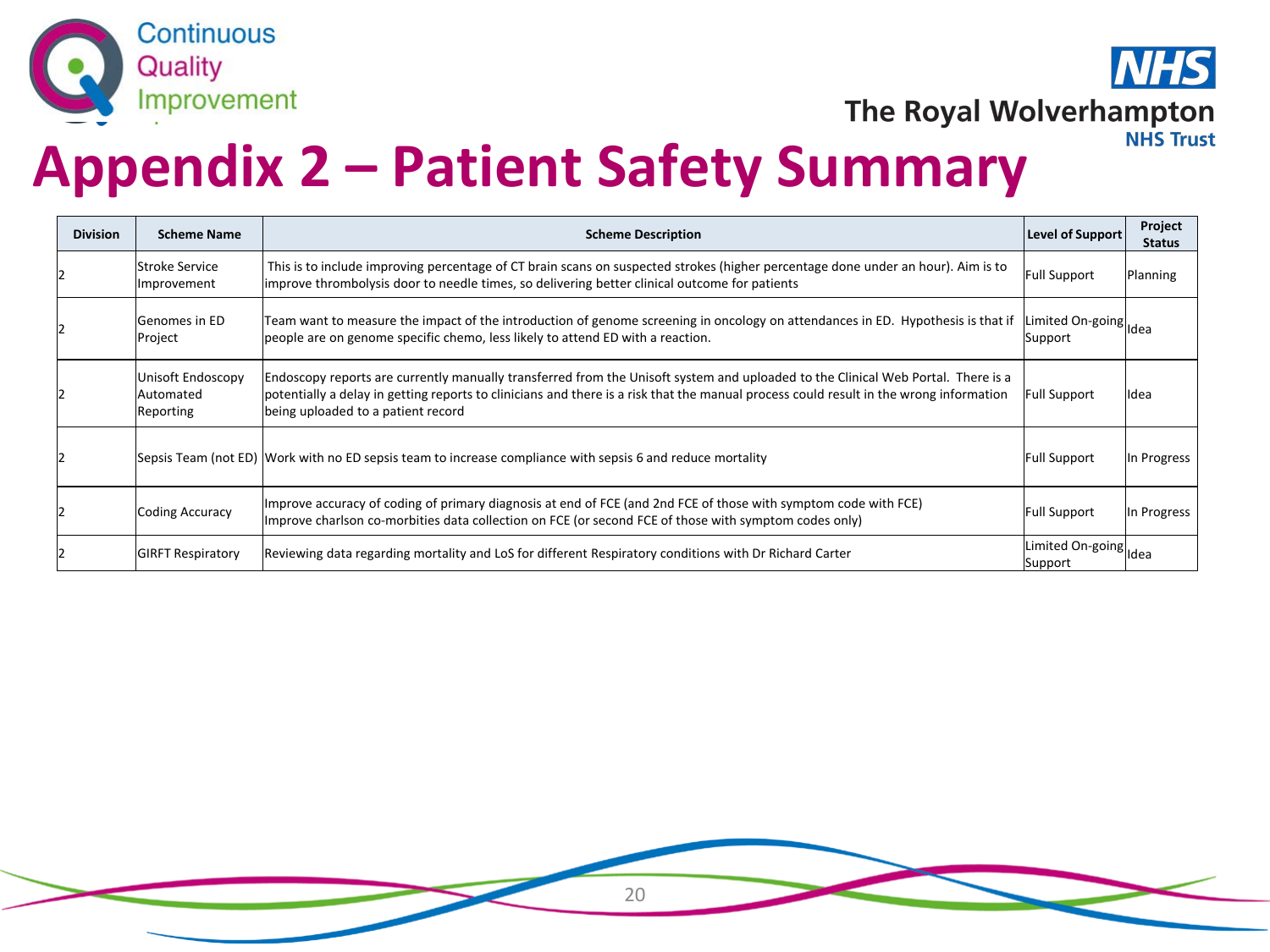



| <b>Division</b> | <b>Scheme Name</b>  | <b>Scheme Description</b>                                                                                                                                                                                                                                                                                                                                                                                                                                                                                                                                                                                                                                                                                                                                                                                                                                                                                                                                                                                                                                                                                                                                                                                                                                                                                                                                                                                                                   | Level of Support             | <b>Project Status</b> |
|-----------------|---------------------|---------------------------------------------------------------------------------------------------------------------------------------------------------------------------------------------------------------------------------------------------------------------------------------------------------------------------------------------------------------------------------------------------------------------------------------------------------------------------------------------------------------------------------------------------------------------------------------------------------------------------------------------------------------------------------------------------------------------------------------------------------------------------------------------------------------------------------------------------------------------------------------------------------------------------------------------------------------------------------------------------------------------------------------------------------------------------------------------------------------------------------------------------------------------------------------------------------------------------------------------------------------------------------------------------------------------------------------------------------------------------------------------------------------------------------------------|------------------------------|-----------------------|
|                 | <b>ED Sepsis</b>    | 1. NHSE CQuIN indicators 2017-2019 focused on the screening for sepsis for prompt recognition and initiation of<br>treatments for all patients arriving at hospitals via Emergency Departments<br>. 2a: 90% patients who met the criteria for sepsis screening, were screened for sepsis.<br>. 2b: 90% of patients who had suspected sepsis received IV antibiotics within 1 hour.<br>RWT performance has been consistently at an average of c. 87% for the percentage of patients screened and c.<br>54% receiving IV antibiotic therapy within 1 hours<br>CQuIN no longer in place for 2019-20, but CCG continue to monitor performance and request exception reporting<br>for non-compliance, including provision of action plans to rectify poor performance.<br>2. Trust is an outlier for mortality due to Sepsis, as detailed by SHMI.<br>• Audits confirm issues around assessment to needle time for antimicrobial therapy and also compliance with<br>aspects of Sepsis 6 pathway<br>3. Service identified lack of consistency for treatment of neutropenic patients, with no established referral process<br>from Durnall and subsequent identification and treatment for sepsis within this cohort of patients.<br>Key areas of focus:<br>• Screening for sepsis<br>• Assessment to needle time for IV antimicrobial therapy within 1 hour<br>• Neutropenic patient pathway<br>• Compliance with all aspects of Sepsis 6 bundle | Not known                    | In Progress           |
|                 | <b>ED Pneumonia</b> | Redesign of the pneumonia pathway. QIP group will be chaired by Dr Ejiofor, Emma Jenkinson will be the lead for<br>the project                                                                                                                                                                                                                                                                                                                                                                                                                                                                                                                                                                                                                                                                                                                                                                                                                                                                                                                                                                                                                                                                                                                                                                                                                                                                                                              | Limited On-<br>going Support | Planning              |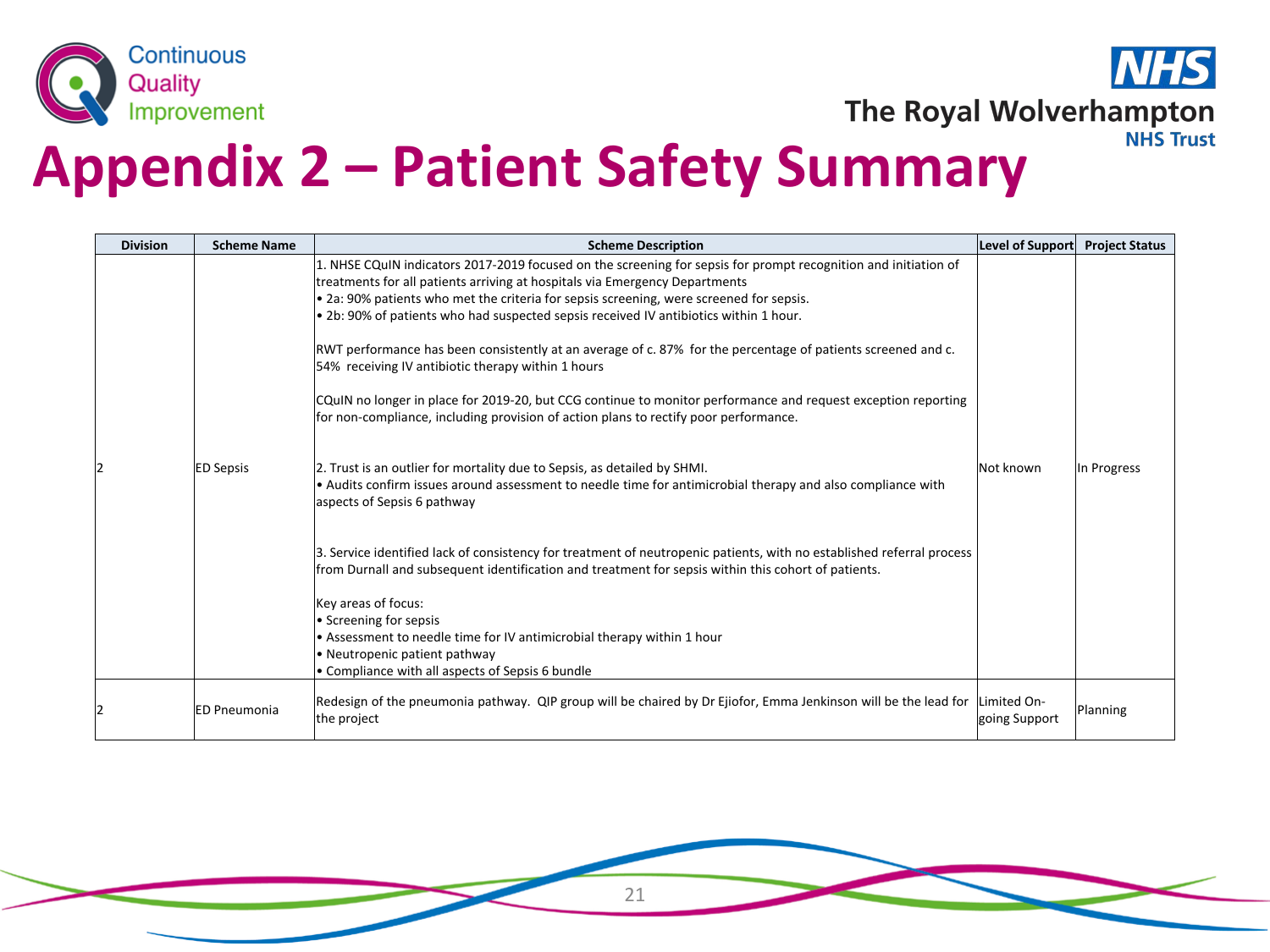



| <b>Division</b> | <b>Scheme Name</b>                | <b>Scheme Description</b>                                                                                                                                                                                                                                                                                                                                                                                                                                                                                                                                                                                                                                                                                                                                                                                                             | Level of Support             | <b>Project Status</b> |
|-----------------|-----------------------------------|---------------------------------------------------------------------------------------------------------------------------------------------------------------------------------------------------------------------------------------------------------------------------------------------------------------------------------------------------------------------------------------------------------------------------------------------------------------------------------------------------------------------------------------------------------------------------------------------------------------------------------------------------------------------------------------------------------------------------------------------------------------------------------------------------------------------------------------|------------------------------|-----------------------|
| 3               | community pharmacists             | approached by Fiona McKean met 29/08/19<br>outlined proven to discharge to community pharmacists - reduce pressure on GPs<br>improve reconciliation<br>proven in Northumbria to reduce LoS ?? Admission avoidance                                                                                                                                                                                                                                                                                                                                                                                                                                                                                                                                                                                                                     | Not known                    | lIdea                 |
| lЗ              | Paediatric Coding - Acute only    | Recent snap audit focused on that 30 sets of notes from PAU and A21<br>none of the forms were completed<br>A21 do put the forms in the notes but PAU do not<br>The forms in the notes are adult ones used across the Trust<br>It has been agreed by the directorate that this situation has to be rectified in light<br>of the focus across the trust to improve the coding of co-morbidities                                                                                                                                                                                                                                                                                                                                                                                                                                         | Limited On-<br>going Support | In Progress           |
| Corporate       | Integrated Care Alliance Data Set | Develop a Structured Clinical Data Unit (SCDU) which will enable analysis and<br>modelling of patient activity to perform Risk stratification and development of<br>services across the Local health economy. The project involves key organisations<br>across Wolverhampton (see in scope section) and will involve the submission of<br>data from each organisation to be analysed by the data analysis unit at RWT. The<br>potential for wholesale service change across Wolverhampton as service design<br>will need to take into account that activation of clinical service will not be the<br>traditional referral based method but will be where patient needs are identified<br>based on the risk level they are at. The role of CQI is to complete the development<br>lof the data set and its associated IG documentation. | <b>Full Support</b>          | In Progress           |
| Corporate       | Catheters                         | Matt approached the team to look at Catheter use in the organisation and employ<br>QI techniques to help reduce the numbers used, and then the infections caused by<br>lcatheter use.                                                                                                                                                                                                                                                                                                                                                                                                                                                                                                                                                                                                                                                 | Limited On-<br>going Support | In Progress           |
| Corporate       | Slidesheets                       | To undertake red letter day process for slidesheets use using patients pathway<br>Internal and external to Trust<br>Use of slide sheets appears to be variable across Trust with replacement of sheets<br>occurring once patients return to community or home setting. Discharge practices<br>do not appear to support best practice around slide sheets and resource use:<br>Potential to reduce Trust carbon footprint<br>Potential to improve TV heel issues<br>Potential to improve patients discharge and support resource use in community<br><b>services</b><br>Potential to reduce staff injuries related to slide sheet use and patient handling<br>Potential to improve patients comfort with sheets being used appropriately and<br>reduction/elimination of poor practice related to patient handling and movement        | <b>Full Support</b>          | Planning              |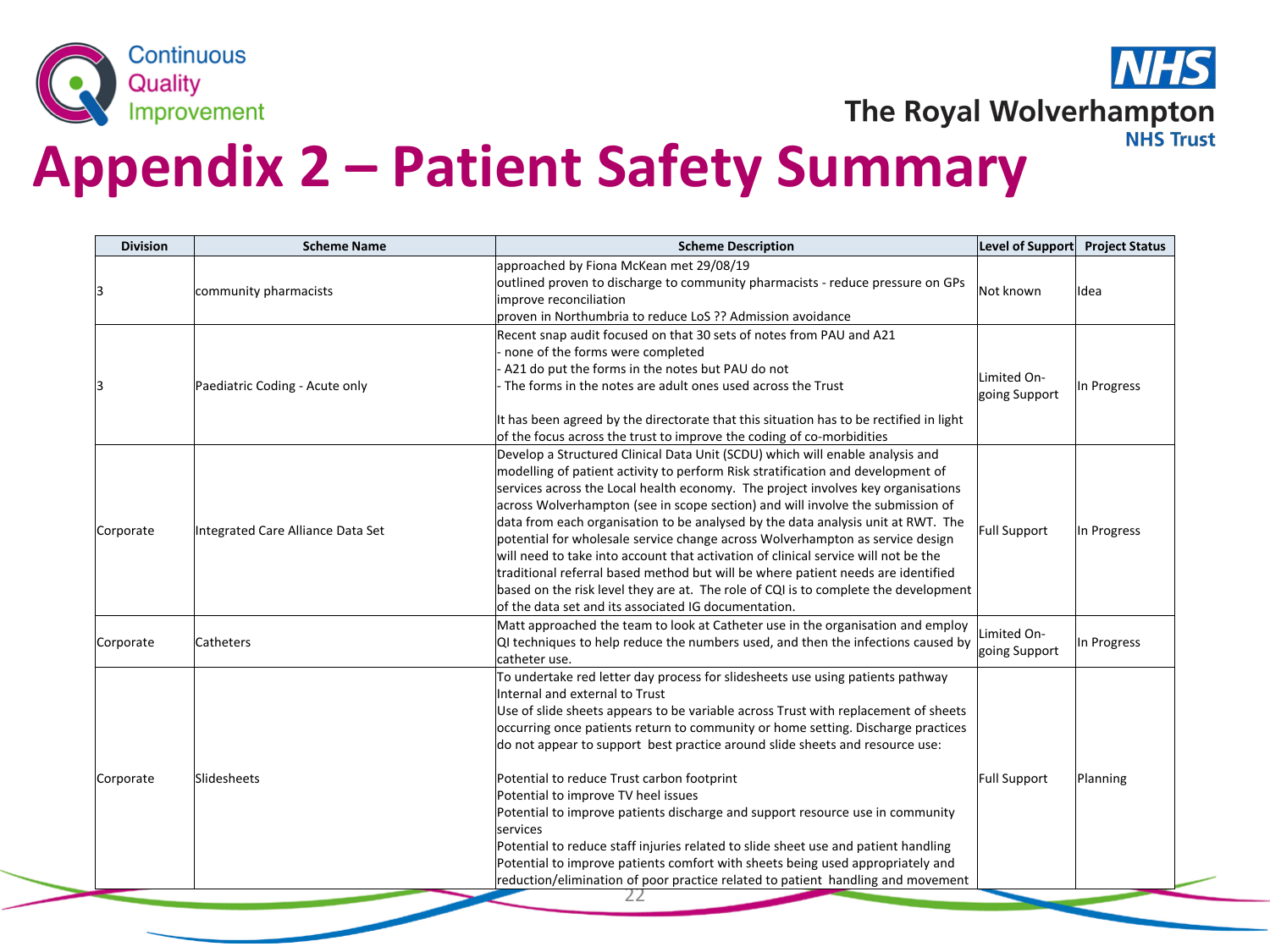



| <b>Division</b> | <b>Scheme Name</b>             | <b>Scheme Description</b>                                                                                                                                                                                                                            | Level of Support             | <b>Project Status</b> |
|-----------------|--------------------------------|------------------------------------------------------------------------------------------------------------------------------------------------------------------------------------------------------------------------------------------------------|------------------------------|-----------------------|
| Corporate       | <b>IGovernance</b>             | Project with Governance / Maria Arthur to assess the effectiveness of the monthly<br>directorate meetings and how to deliver appropriate data to clinical groups to<br>facilitate improvement processes                                              | <b>Full Support</b>          | Planning              |
| Corporate       | <b>Oral Health</b>             | Project to improve oral health in hospital and reduce infection.                                                                                                                                                                                     | Limited On-<br>going Support | In Progress           |
| Corporate       | Environmental program          | To complete environmental assessment of Fairoak ward in order to identify<br>potential areas for improvement related to falls and ward environment, working<br>with specialist Ots, raising staff awareness of environmental factors linked to falls | <b>Full Support</b>          | In Progress           |
| Corporate       | CQUIN CCG7 compliance          | All pts. (other than excluded pts.) will have lying and standing BP recorded on<br>admission to Fairoak ward and have a mobility assessment completed on<br>admission, if walking aid required this to be supplied within 24 hours of admission      | <b>Full Support</b>          | In Progress           |
| Corporate       | Fairoak falls Patient bedboard | All patients to have a mobility assessment completed by MDT with level of mobility<br>support required highlighted, as currently variable compliance at 74%                                                                                          | Full Support                 | In Progress           |
| Corporate       | End of life care GSF adoption  | To improve and sustain quality of care provided for pts. identified as requiring end<br>of life care through adoption of GSF framework and to identify more pts. for EOLC<br>and their preferred place of death                                      | <b>Full Support</b>          | Planning              |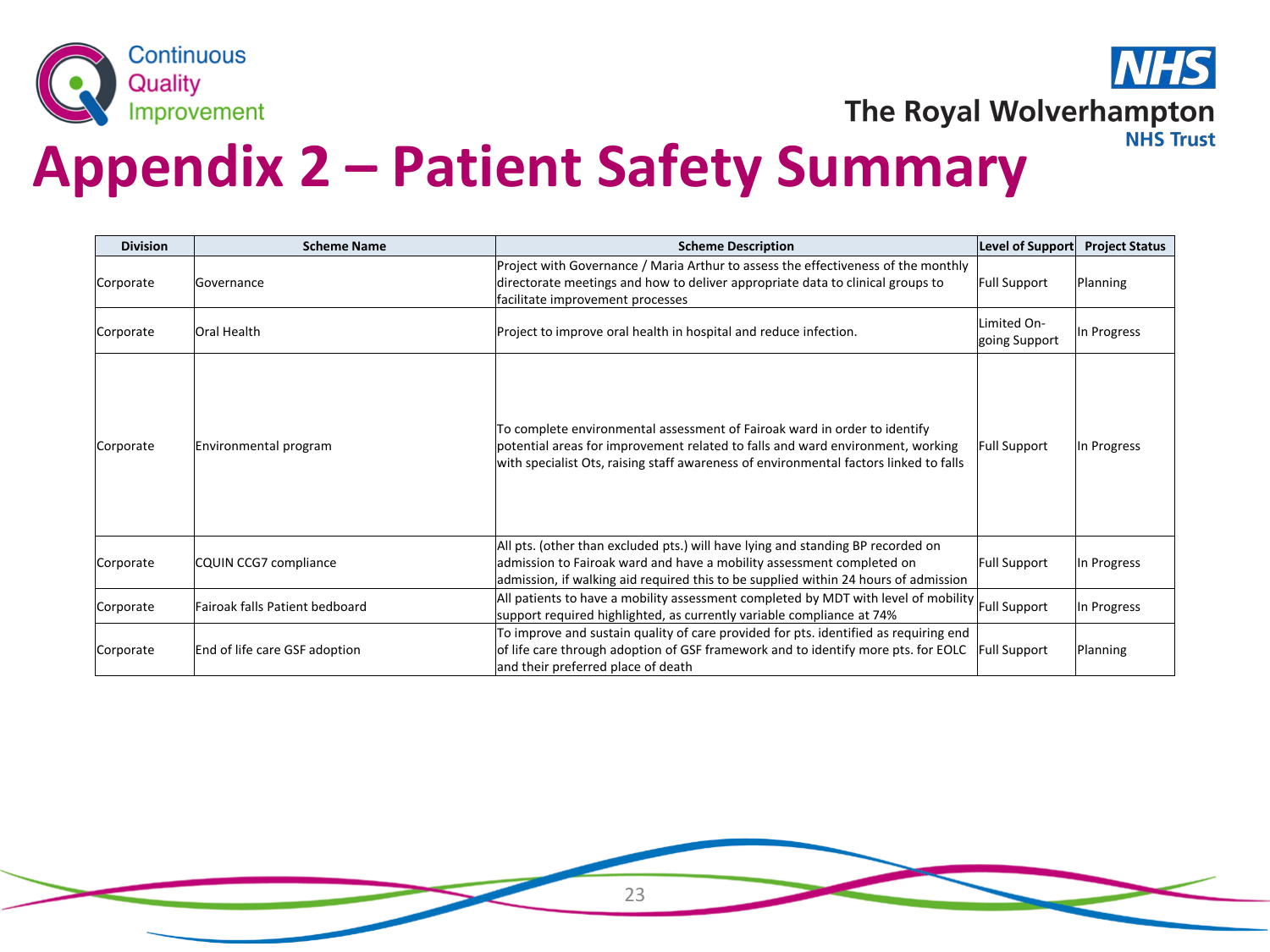

The Royal Wolverhampton

**Appendix 3 – Building Capability Summary** 

| <b>Division</b> | <b>Scheme Name</b>           | <b>Scheme Description</b>                                                                                                                                                                               | <b>Level of Support</b>     | <b>Project Status</b> |
|-----------------|------------------------------|---------------------------------------------------------------------------------------------------------------------------------------------------------------------------------------------------------|-----------------------------|-----------------------|
|                 | lGovernance In Action        | Develop and embed QI Framework into Division 2 with an on-going agenda and review process. Tim<br>Powell is changing one of the Divisional Governance meetings so that there is a specific focus on QI. | Limited On-going<br>Support | Planning              |
| Corporate       | IESR Allocate Interface      | Enable an interface between ESR and Allocate systems to transfer updates made in ESR into records held<br>on Allocate to assist in overall recruitment process streamlining                             | Full Support                | Planning              |
| Corporate       | Junior Docs Education        | Education Programme for Junior Doctors on QI, culminating in QI conference submissions in May each<br>year.                                                                                             | <b>Full Support</b>         | Planning              |
| Corporate       | Blogs                        | The team will publish a series of blogs to drive traffic to their website, provide examples of QI in the<br>organisation and provide and educational aspect to communications                           | <b>Full Support</b>         | In Progress           |
| Corporate       | CQISight                     | A repository has been developed to store all of our QI projects so users can see what the latest update is<br>for all projects and that reports are easier to produce.                                  | <b>Full Support</b>         | In Progress           |
| Corporate       | Building Capability Strategy | Writing a strategy with SMART Aims so team members and external parties have a clear idea of the aims of<br>the service in relation to building capability.                                             | Full Support                | Complete              |
| Corporate       | Presentation to Registrars   | Presenting to registrar conference and judging QI entries                                                                                                                                               | One Off                     | Complete              |
| Corporate       | lIntroduction to QI course   | Introduction to QI course has been written and piloted with delegates. This will complement QSIR courses<br>lthe Trust will offer.                                                                      | Full Support                | In Progress           |
| Corporate       | <b>SPC Training</b>          | Training on an Introduction to SPC for people in the organisation                                                                                                                                       | Full Support                | In Progress           |
| Corporate       | Twitter Account              | Set up a CQI twitter account to advertise team and projects                                                                                                                                             | Full Support                | In Progress           |
| Corporate       | Pathology SPCs               | Kevin Stringer has asked for us to meet with Pathology business manager to use SPC in their reporting.                                                                                                  | lNot known                  | Complete              |
| Corporate       | DiT internal changes form    | To Be able to process new starter forms for doctors in training which captures Multiple rotation<br>information across the 12 months                                                                    | Full Support                | Planning              |
| Corporate       | HR Reporting (SPCs)          | Help HR to improve their reporting by using SPC charts                                                                                                                                                  | Limited On-going<br>Support | In Progress           |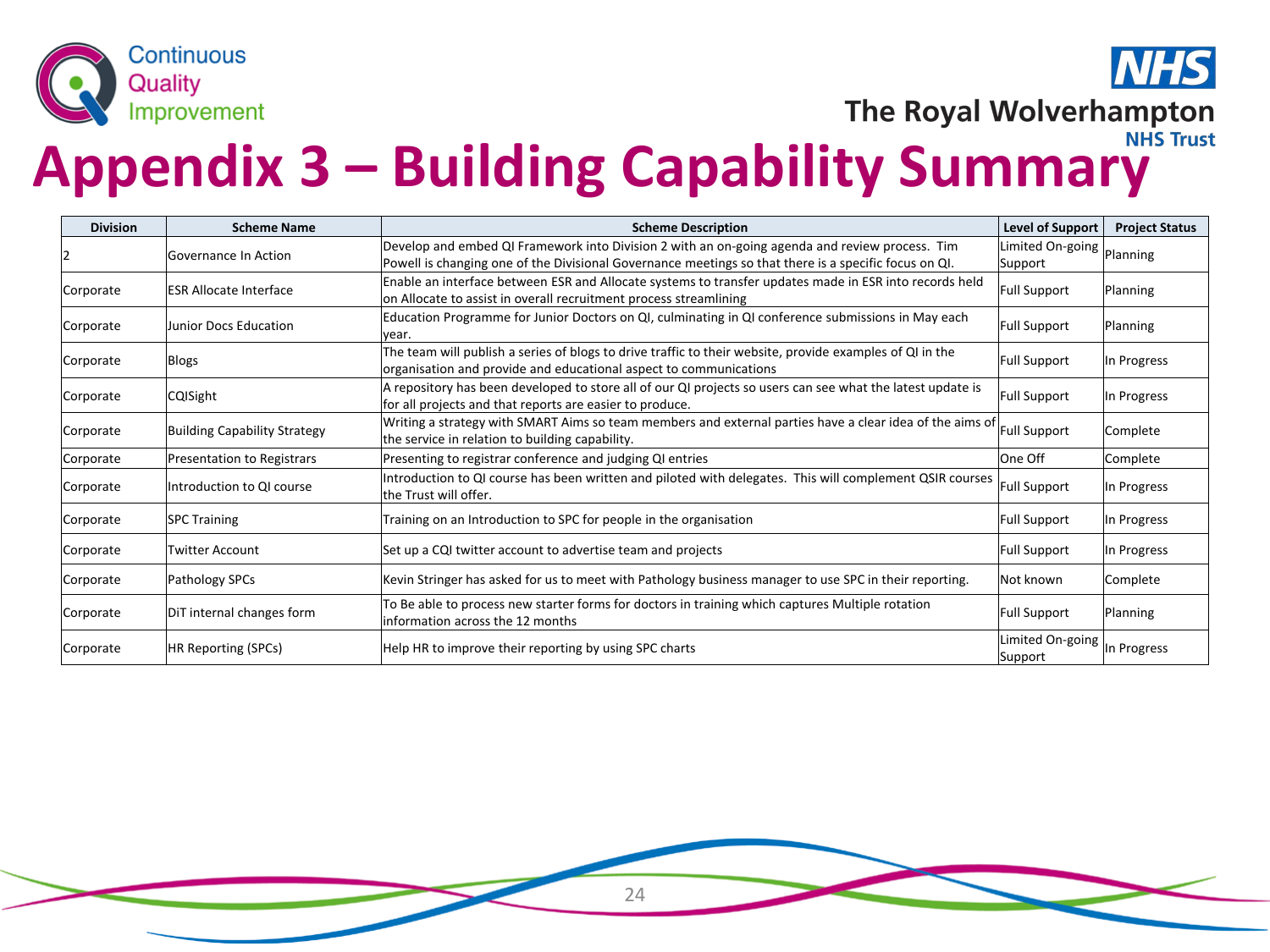

#### **Prevention of falls on the Fairoak Ward through partnership working with CQI**

#### **Executive summary**

Following a number of initiatives being implemented to reduce falls without success, the CQI team were invited to work with the ward team to explore other opportunities for improvement using CQI methodology.

Working collaboratively, a reduction in falls of has been achieved and sustained since the commencement of the work in February/March 2019 (see graph overleaf). [Public Health Outcomes Framework \(PHOF\)](http://www.phoutcomes.info/search/falls%20in%20older%20people) reported that in 2017 to 2018 there were around 220,160 emergency hospital admissions related to falls among patients aged 65 and over, with around 146,665 (66.6%) of these patients aged 80 and over

- · falls were the ninth highest cause of disability-adjusted life years (DALYs) in England in 2013 and the leading cause of injury
- · unaddressed fall hazards in the home are estimated to cost the NHS in England £435 million
- · the total annual cost of fragility fractures to the UK has been estimated at £4.4 billion which includes £1.1 billion for social care; hip fractures account for around £2 billion of this sum
- · short and long-term outlooks for patients are generally poor following a hip fracture, with an increased one-year mortality of between 18% and 33% and negative effects on daily living activities such as shopping and walking.
- · A review of long-term disability found that around 20% of hip fracture patients entered long-term care in the first year after fracture
- · falls in hospitals are the most commonly reported patient safety incident with more than 240,000 reported in acute hospitals and mental health trusts in England and Wales

This work has principally been achieved by

- Increasing compliance and use of over bed communication board to highlight risk assessment and actions required by multidisciplinary team following each falls assessment (see outcomes in bar graph overleaf).
- Use of a new assessment document with supported staff training has increased awareness of MDT working providing up to date communication on patients condition ensuring whole team is aware of any changes To patients mobility which could lead to increase or decrease in falls like hood.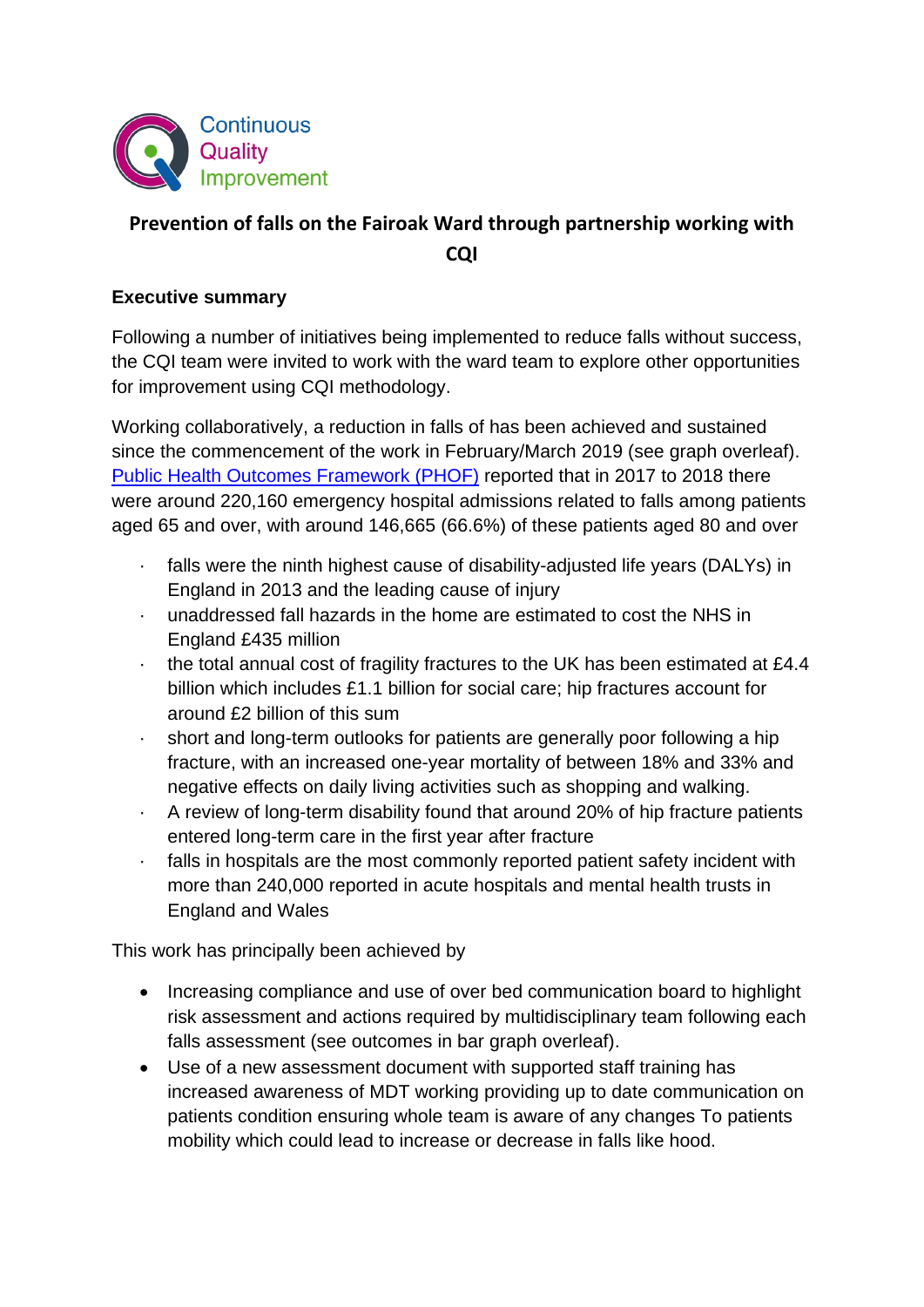- Review of environmental issues associated with falls identified several areas that could cause falls e.g. insufficient lighting, floor surfaces too shiny, and signage issues whereby patients are unsure how to get to toilet in timely manner causing them to rush and fall
- 'Pimp my frame' project this enables patients to identify their allocated frame easier ,rather than patients using nearest frame which may not be suitable for them causing potential falls risk.

#### **Introduction:**

Fairoak ward had attempted several changes to reduce falls but despite this, falls continued to occur and often resulted in harm. The Associate Chief Nurse and Falls Collaborative invited the nurse member of the CQI team to work with Fairoak to consider the use of CQI methodology in assisting with driving improvements aimed at reducing falls using a structured and proven approach.

Through discussions it was evident that several other improvement opportunities were identified that the team wished to pursue with the support of the Trusts CQI team. The multi-disciplinary team were enthusiastic and keen to learn and adopt CQI methodology and a series of training sessions were held to develop teams knowledge and understanding. These included developing SMART aims and driver diagrams to assist in the identification of PDSA cycles and leads. The support from the CQI programme partner included attendance at weekly meetings and drop in sessions.

#### **Problem/challenge**

The challenges set by the Falls Prevention group were to:

- Reduce the percentage of falls and near misses during 6 month period , April 2019- October 2019
- Improve understanding of CQI methodology to assist in the delivery of improvements by team members, supporting team development to achieve aim of reducing falls.
- Support team to continue to challenge themselves to make ongoing improvements in their area in a 'safe' environment and controlled manner, able to develop SMART outcomes.
- To expose team members to thinking differently.
- To increase teams motivation.

#### **Solution/ Method**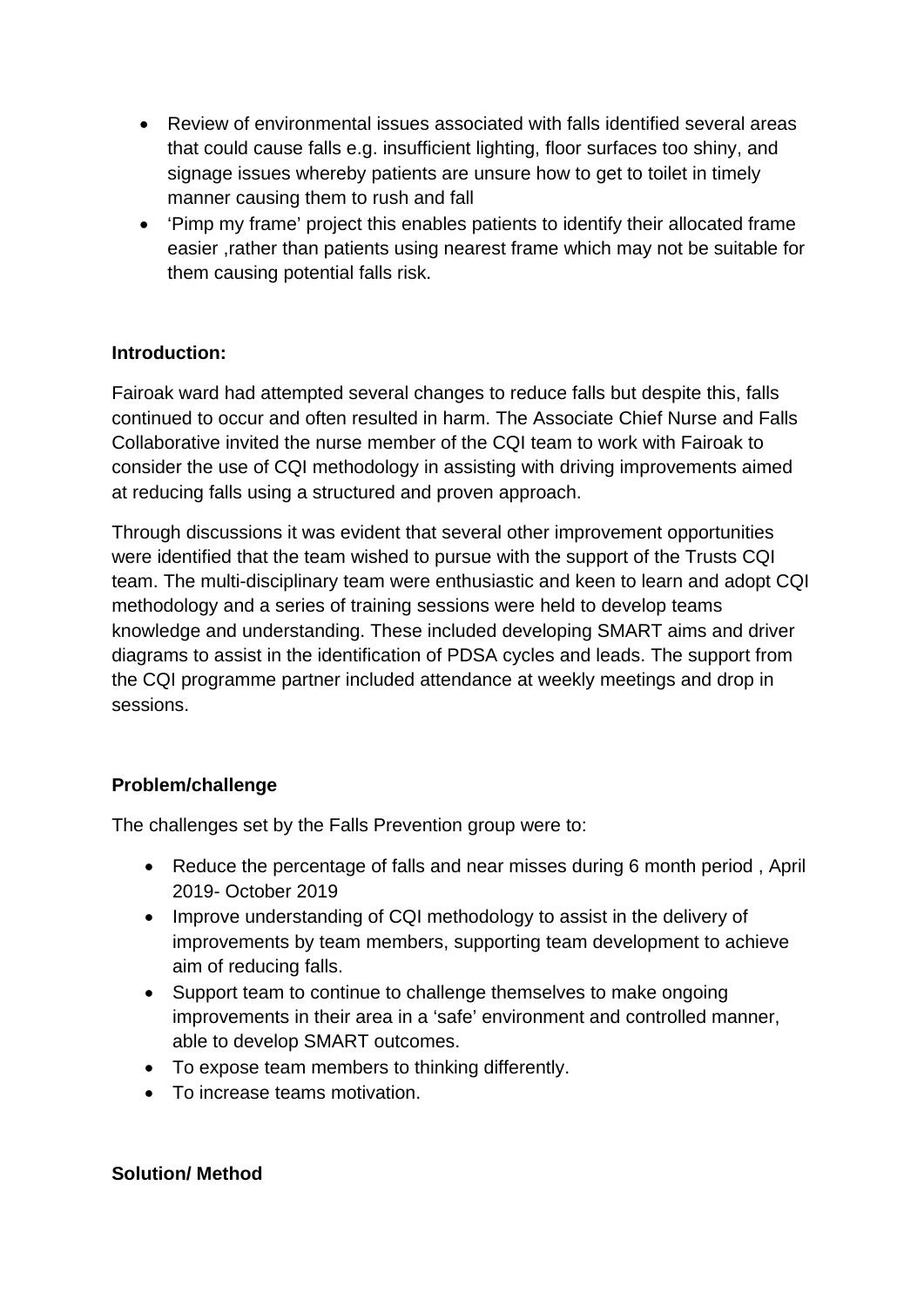Using CQI methodology and fully supported by CQI program partner, the following techniques were used:

- Use of baseline data to monitor changes having impact on planned outcomes in real time
- Team training on CQI methodology and tools and techniques
- Development of SMART aims
- Development and full completion of series of PDSA cycles undertaken grouped into main theme areas led by a trained and supported PDSA lead form within Fairoak team
- Commitment from Fairoak project team members and wider team members
- Structured project program and facilitation delivery
- Courageous leadership
- Support from external experts
- Team feedback and sharing of developments and inclusion of MDT
- Visible communication using variety of medias
- Inclusion of patients and family members thought changes

Early work undertaken with team included:

- establishing a falls project group to consider several areas of potential improvement:
- reviewing and analysing data related to falls within Fairoak 2018-2019
- undertaking floor walk of all areas to review flooring/lighting/space around bed, bay, corridor and all other patient areas, supported by Occupational Therapy Specialist with extensive knowledge of environmental assessments, this work has further developed to include several SME companies in use of innovative simple kit and techniques to continue to reduce risks in the prototype bay (Daffodil)
- falls documentation utilised reviewed and compliance monitored and results shared with team, via notice boards and team newsletters , this in turn has increased staff awareness and understanding.
- consideration of new roles to assist in the continued and ongoing reduction in falls within Fairoak ward, podiatry basic foot assessment skills for nonpodiatrists. Working with the podiatry team to develop training package, competencies and assessment of staff, three staff members have undertaken this training and are actively working in this role.
- start to look at transfer of appropriate patients to ward for rehabilitation.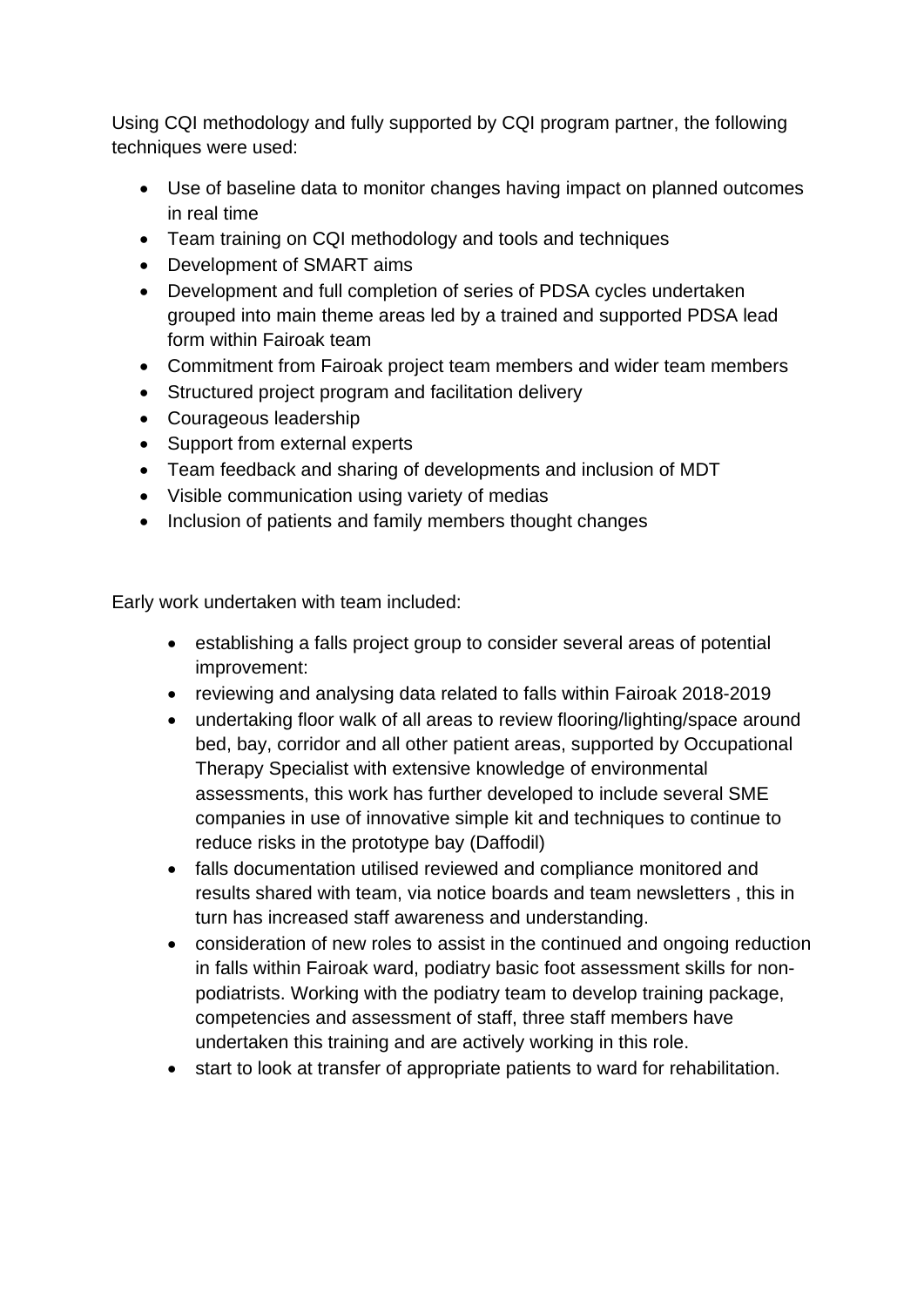#### **Results**

Comparison of Fairoak falls data from the Trusts Datix system shows a significant reduction in the number of falls which are now being sustained by the Fairoak team.



Additional data has been collected from patients, staff and family members using questionnaires and group meetings in relation to environmental changes, pre, during and post implementation. This work stream continues to develop, using prototyping in Daffodil bay and on completion of testing, roll out across whole of ward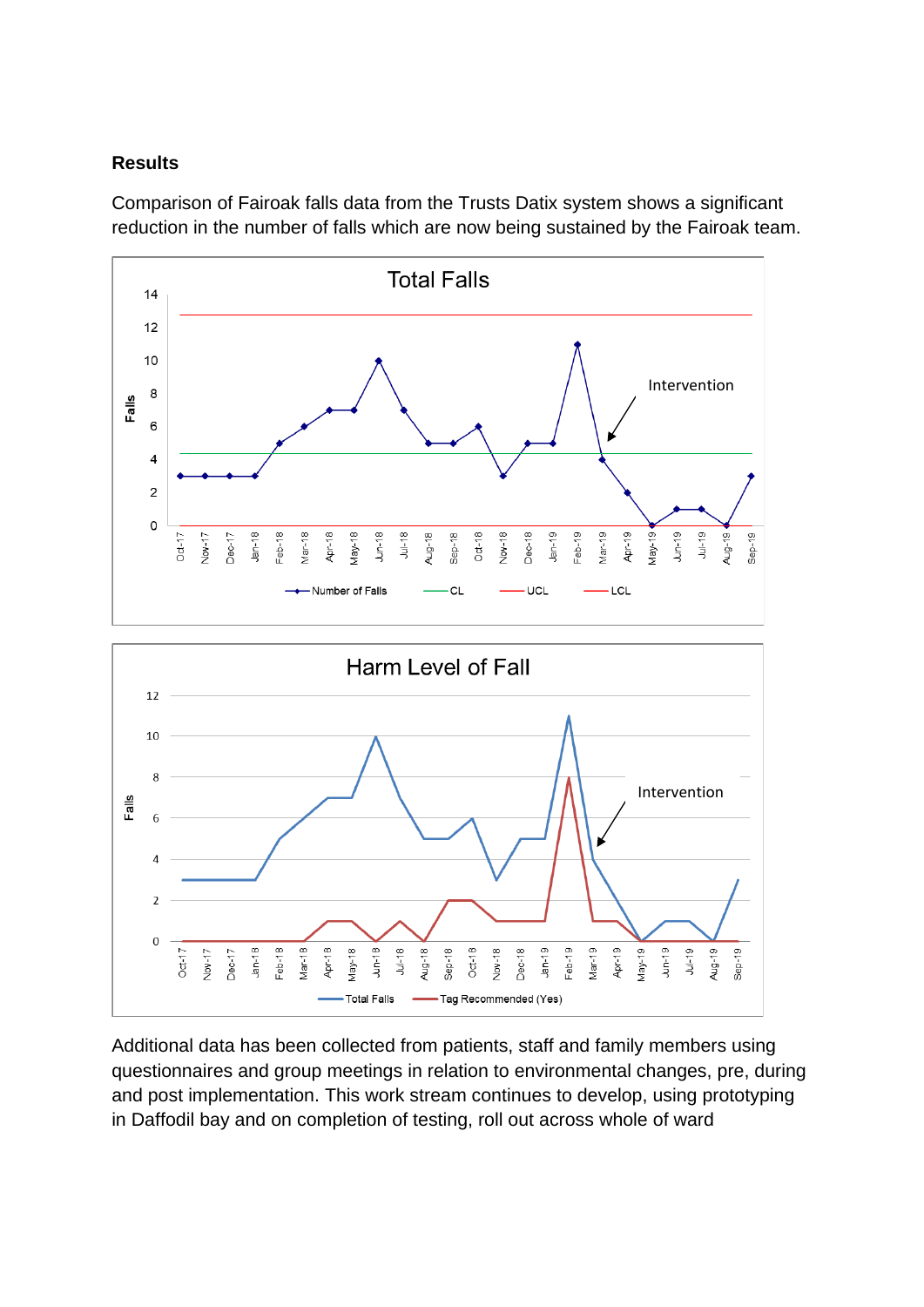Further data has also been gathered from patient and staff questionnaires both within Fairoak and the Podiatry team showing:

- an increase in response time for patients requiring assessments and minor treatments,
- reduction in referral time to podiatry service due to removal of simple cases from Referral list,
- reduction in potential falls associated with foot and nail minor conditions,
- increase in staff job satisfaction and retention as several staff had indicated they would leave trust as did not feel challenged in their current role, the new micro-specialism role has captured their attention and provided them with additional skills and knowledge.

Data demonstrates that over a three week period 10 patients were referred and using the new role/service, (who would prior to change) wait on podiatric service referral list, often being discharged before accessing service.

Compliance in undertaking MDT assessments and using over bed boards has significantly improved. Despite this, further work is planned to hit and maintain 100% (Tables 2 & 3).



#### **Table 2 May 2019 Over-bed assessment board**

#### **Table 3 August 2019 data Over-bed assessment board**